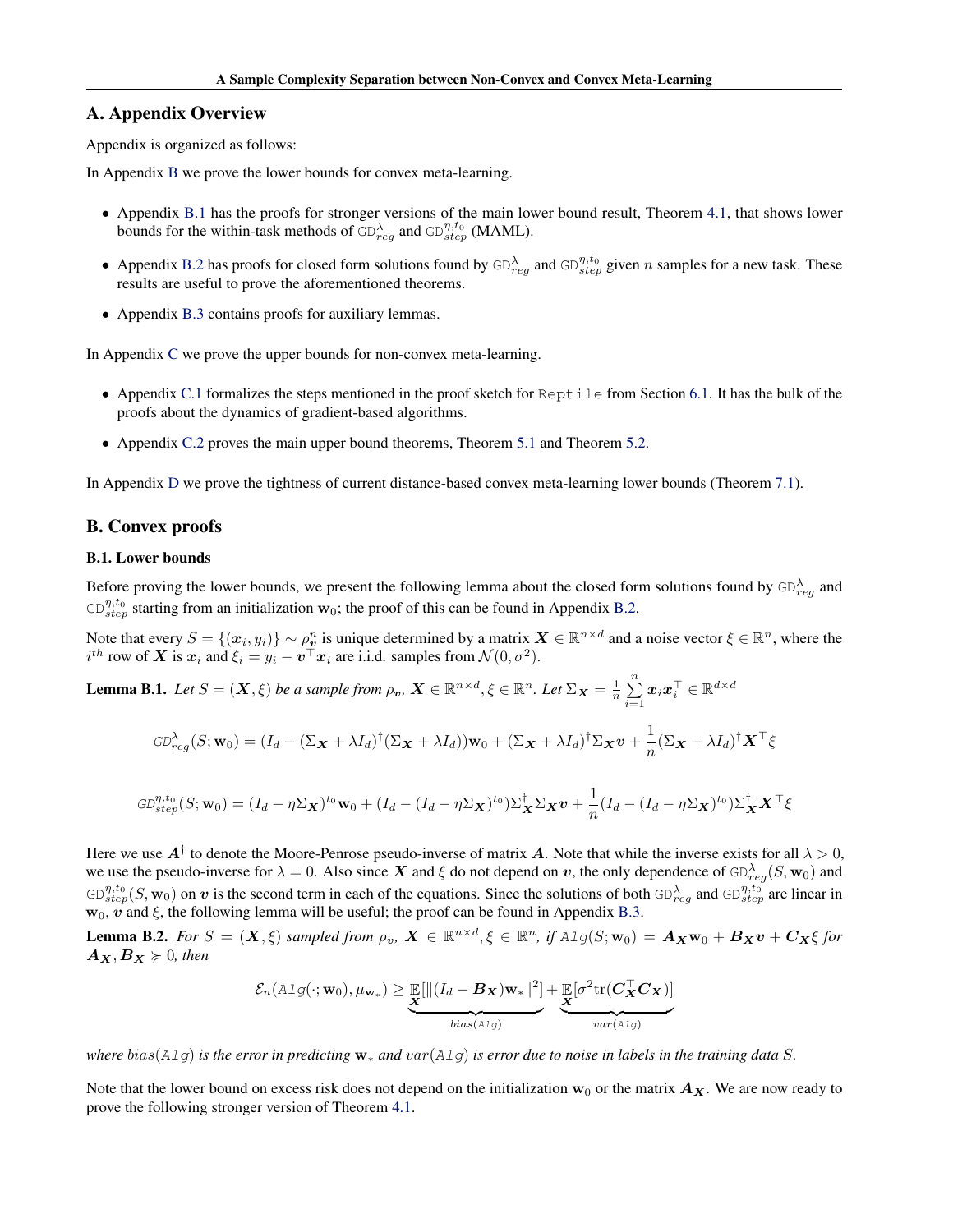**Proving Theorem [4.1:](#page-3-0)** We now prove strengthened versions of the theorem for  $GD_{reg}^{\lambda}$  and  $GD_{step}^{\eta,t_0}$  separately. From Definition [7,](#page-3-0) we have  $n_{\epsilon}(\text{Alg}, \mu_{\mathbf{w}_*}) = \min_{n \in \mathbb{N}} : \mathcal{E}_n(\text{Alg}, \mu_{\mathbf{w}_*}) \leq \epsilon$  is the minimum number of samples needed to achieve excess risk at most  $\epsilon$ .

(**Theorem [4.1\(](#page-3-0)a)).** *For every*  $\mathbf{w}_0 \in \mathbb{R}^d$ *, number of samples needed to have*  $\epsilon$  *excess risk on a new task is* 

$$
\mathcal{E}_n(\mathrm{GD}_{reg}^\lambda(\cdot; \mathbf{w}_0), \mu_{\mathbf{w}_*}) \geq \begin{cases} \frac{d\|\mathbf{w}_*\|^2 \sigma^2}{\|\mathbf{w}_*\|^2 n + \sigma^2 d} & \text{if } n \geq d \\ \\ \frac{n}{d} \frac{\|\mathbf{w}_*\|^2 \sigma^2}{\|\mathbf{w}_*\|^2 + \sigma^2} + \frac{(d-n)}{d} \|\mathbf{w}_*\|^2 & \text{if } n < d \end{cases}
$$

*Furthermore if*  $\|\mathbf{w}_*\| = \sigma = r \geq 1$  and  $\epsilon \in \left(0, \frac{r^2}{2}\right)$ ), then the number of samples needed to achieve excess error of  $\epsilon$  is

$$
\min_{\lambda \geq 0} \; n_{\epsilon}(\textit{GD}_{reg}^{\lambda}(\cdot; \mathbf{w}_0), \mu_{\mathbf{w}_*}) \geq \frac{dr^2}{2\epsilon}
$$

*Proof of Theorem [4.1\(](#page-3-0)a).* Consider *m* samples *S* from  $\rho_{s_{\mathbf{w}_*}}$ , where  $s \in \{\pm 1\}$ . As observed earlier, sampling  $S \sim \rho_{s_{\mathbf{w}_*}}$ corresponds to sampling  $\mathbf{X} \sim \mathcal{N}^n(0, I_d)$  and  $\xi \sim \mathcal{N}(0, \sigma^2 I_n)$ . From Lemma [B.1,](#page-10-0) we get

$$
GD_{reg}^{\lambda}(S; \mathbf{w}_0) = (I_d - (\Sigma_{\mathbf{X}} + \lambda I_d)^{\dagger} (\Sigma_{\mathbf{X}} + \lambda I_d)) \mathbf{w}_0 + (\Sigma_{\mathbf{X}} + \lambda I_d)^{\dagger} \Sigma_{\mathbf{X}} \mathbf{v} + \frac{1}{n} (\Sigma_{\mathbf{X}} + \lambda I_d)^{\dagger} \mathbf{X}^{\top} \xi
$$

Instantiating Lemma [B.2](#page-10-0) with  $A_X = (I_d - (\Sigma_X + \lambda I_d)^{\dagger} (\Sigma_X + \lambda I_d)), B_X = (\Sigma_X + \lambda I_d)^{\dagger} \Sigma_X$  and  $C_X = \frac{1}{n} (\Sigma_X + \lambda I_d)^{\dagger}$  $\lambda I_d$ <sup>†</sup>*X*<sup>T</sup>, we get

$$
\mathcal{E}_{n}(\text{GD}_{reg}^{\lambda}(\cdot; \mathbf{w}_{0}), \mu_{\mathbf{w}_{*}}) = \mathop{\mathbb{E}}_{\mathbf{X}} \left[ \| (I_{d} - (\Sigma_{\mathbf{X}} + \lambda I_{d})^{\dagger} \Sigma_{\mathbf{X}}) \mathbf{w}_{*} \|^{2} \right] + \mathop{\mathbb{E}}_{\mathbf{X}} \left[ \sigma^{2} \text{tr} \left( \frac{\mathbf{X}}{n} (\Sigma_{\mathbf{X}} + \lambda I_{d})^{\dagger^{2} \mathbf{X}^{\top}} n \right) \right]
$$
\n
$$
= {}^{(a)} \mathop{\mathbb{E}}_{\mathbf{X}} \left[ \| (I_{d} - (\Sigma_{\mathbf{X}} + \lambda I_{d})^{\dagger} \Sigma_{\mathbf{X}}) \mathbf{w}_{*} \|^{2} \right] + \frac{\sigma^{2}}{n^{2}} \mathop{\mathbb{E}}_{\mathbf{X}} \left[ \text{tr}((\Sigma_{\mathbf{X}} + \lambda I_{d})^{\dagger^{2} \mathbf{X}^{\top} \mathbf{X}) \right]
$$
\n
$$
= \underbrace{\mathop{\mathbb{E}}_{\mathbf{X}} \left[ \| (I_{d} - (\Sigma_{\mathbf{X}} + \lambda I_{d})^{\dagger} \Sigma_{\mathbf{X}}) \mathbf{w}_{*} \|^{2} \right] + \underbrace{\frac{\sigma^{2}}{n} \mathop{\mathbb{E}}_{\mathbf{X}} \left[ \text{tr}((\Sigma_{\mathbf{X}} + \lambda I_{d})^{\dagger^{2} \Sigma_{\mathbf{X}}}) \right]}_{\text{var}(\text{GD}_{reg}^{\lambda})}
$$

where (*a*) follows from property about trace that  $tr(AB) = tr(BA)$  and the definition of  $\Sigma_X$ . We now lower bound the bias and variance terms separately. Let  $\Sigma_X = VSV^\top$  be the full SVD, where  $S = diag(s_1, \ldots, s_d)$  is a diagonal matrix such that  $s_1 \geq s_2 \geq \cdots \geq s_d \geq 0$ . Let  $v_i$  be the  $i^{th}$  column of *V*. Note that  $V^{\top}V = VV^{\top} = I_d$ .

Bias: The bias term can be handled by first noticing the following

$$
bias(\text{GD}_{reg}^{\lambda}) = \mathbf{w}_{*}^{\top} (I_{d} - (\Sigma_{\mathbf{X}} + \lambda I_{d})^{\dagger} \Sigma_{\mathbf{X}})^{2} \mathbf{w}_{*} = \mathbf{w}_{*}^{\top} (\mathbf{V} \mathbf{V}^{\top} - (\mathbf{V} \mathbf{S} \mathbf{V}^{\top} + \lambda \mathbf{V} \mathbf{V}^{\top})^{\dagger} \mathbf{V} \mathbf{S} \mathbf{V}^{\top})^{2} \mathbf{w}_{*}
$$
\n
$$
= \mathbf{w}_{*}^{\top} (\mathbf{V} \mathbf{V}^{\top} - \mathbf{V} (\mathbf{S} + \lambda I_{d})^{\dagger} \mathbf{V}^{\top} \mathbf{V} \mathbf{S} \mathbf{V}^{\top})^{2} \mathbf{w}_{*} = \mathbf{w}_{*}^{\top} \mathbf{V} (I_{d} - (\mathbf{S} + \lambda I_{d})^{\dagger} \mathbf{S})^{2} \mathbf{V}^{\top} \mathbf{w}_{*}
$$
\n
$$
= \sum_{i=1}^{d} h(s_{i}, \lambda) (\mathbf{w}_{*}^{\top} \mathbf{v}_{i})^{2}, \text{ where}
$$
\n
$$
h(s, \lambda) = \begin{cases} \frac{\lambda^{2}}{(s + \lambda)^{2}} & \text{if } s > 0 \\ 1 & \text{if } s = 0 \end{cases}
$$

We can split the expectation w.r.t. *X* into expectation w.r.t. *S* and the conditional expectation of *V* given *S*. A crucial observation is that since the distribution of the rows of *X* is isotropic gaussian, no direction in space is special. Thus, conditioned on *S*, the distribution of  $v_i$  should be identical for all *i* and we must have that  $\mathbb{E}[v_i|S] = 0$  and *X*  $\mathbb{E}[v_i v_i^{\dagger} | S] = CI_d$  for some constant *C*. The constant *C* can be calculated by noting that  $||v_i|| = 1$ . So we get  $1 = \frac{\mathop{\mathbb{E}}}{\mathbf{X}}[\boldsymbol{v}_i^\top \boldsymbol{v}_i | \boldsymbol{S}] = \text{tr} \left( \frac{\mathop{\mathbb{E}}}{\mathbf{X}}[\boldsymbol{v}_i \boldsymbol{v}_i^\top | \boldsymbol{S}] \right)$  $\left( \int_{0}^{\infty} \int_{0}^{\infty} f(t) dt \right) = C d$ , giving  $C = \frac{1}{d}$ . Then the bias is

$$
bias(\text{GD}_{reg}^{\lambda}) = \mathop{\mathbb{E}}_{\mathbf{S}}\left[\mathop{\mathbb{E}}_{\mathbf{V}}\left[\sum_{i=1}^{d}h(s_i,\lambda)(\mathbf{w}_*\mathbf{w}_i)^2\bigg|\mathbf{S}\right]\right] = \mathop{\mathbb{E}}_{\mathbf{S}}\left[\sum_{i=1}^{d}h(s_i,\lambda)\mathop{\mathbb{E}}_{\mathbf{v}_i}\left[(\mathbf{w}_*\mathbf{w}_i)^2\bigg|\mathbf{S}\right]\right]
$$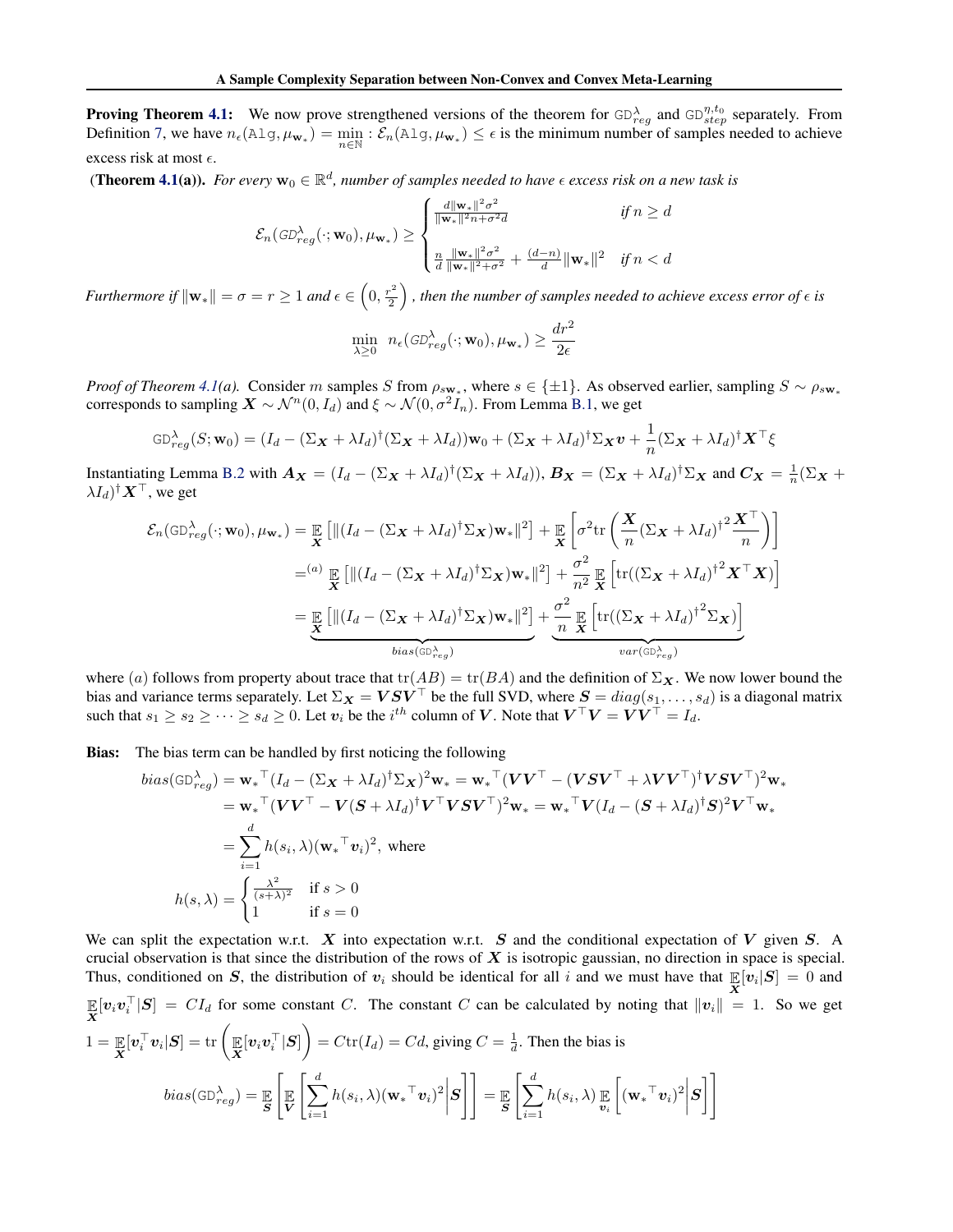$$
= \mathbb{E}_{\mathcal{S}}\left[\sum_{i=1}^{d} h(s_i, \lambda) \mathbb{E}_{\mathbf{v}_i} \left[\mathbf{w}_*^{\top} \mathbf{v}_i \mathbf{v}_i^{\top} \mathbf{w}_* \Big| \mathbf{S} \right] \right] = \mathbb{E}_{\mathcal{S}}\left[\sum_{i=1}^{d} h(s_i, \lambda) \mathbf{w}_*^{\top} \mathbb{E}_{\mathbf{v}_i} \left[\mathbf{v}_i \mathbf{v}_i^{\top} \Big| \mathbf{S} \right] \mathbf{w}_* \right]
$$

$$
= \mathbb{E}_{\mathcal{S}}\left[\sum_{i=1}^{d} h(s_i, \lambda) \frac{\|\mathbf{w}_*\|^2}{d} \right] = \frac{\|\mathbf{w}_*\|^2}{d} \mathbb{E}_{\mathcal{S}}\left[\sum_{i=1}^{d} h(s_i, \lambda) \right]
$$
(12)

**Variance:** We now look at the variance term

$$
var(\text{GD}_{reg}^{\lambda}) = \mathbb{E}\left[\frac{\sigma^2}{n} \text{tr}((\Sigma_{\mathbf{X}} + \lambda I_d)^{\dagger 2} \Sigma_{\mathbf{X}})\right] = \mathbb{E}\left[\frac{\sigma^2}{n} \text{tr}((\mathbf{V}\mathbf{S}\mathbf{V}^{\top} + \lambda \mathbf{V}\mathbf{V}^{\top})^{\dagger 2} \mathbf{V}\mathbf{S}\mathbf{V}^{\top})\right]
$$
  
\n
$$
= \mathbb{E}\left[\frac{\sigma^2}{n} \text{tr}(\mathbf{V}(\mathbf{S} + \lambda I_d)^{\dagger 2} \mathbf{V}^{\top} \mathbf{V}\mathbf{S}\mathbf{V}^{\top})\right] = \mathbb{E}\left[\frac{\sigma^2}{n} \text{tr}(\mathbf{V}(\mathbf{S} + \lambda I_d)^{\dagger 2} \mathbf{S}\mathbf{V}^{\top})\right]
$$
  
\n
$$
= \mathbb{E}\left[\frac{\sigma^2}{n} \text{tr}((\mathbf{S} + \lambda I_d)^{\dagger 2} \mathbf{S}\mathbf{V}^{\top}\mathbf{V})\right] = \mathbb{E}\left[\frac{\sigma^2}{n} \text{tr}((\mathbf{S} + \lambda I_d)^{\dagger 2} \mathbf{S})\right]
$$
  
\n
$$
= \frac{\sigma^2}{n} \mathbb{E}\left[\sum_{i=1}^d g(s_i, \lambda)\right], \text{ where}
$$
  
\n
$$
g(s, \lambda) = \begin{cases} \frac{s}{(s+\lambda)^2} & \text{if } s > 0 \\ 0 & \text{if } s_i = 0 \end{cases}
$$

Thus we get the following lower bound for the excess risk

$$
\mathcal{E}_n(\text{GD}_{reg}^{\lambda}(\cdot; \mathbf{w}_0), \mu_{\mathbf{w}_*}) = bias(\text{GD}_{reg}^{\lambda}) + var(\text{GD}_{reg}^{\lambda}) \ge \frac{\|\mathbf{w}_*\|^2}{d} \mathbb{E}\left[\sum_{i=1}^d h(s_i, \lambda)\right] + \frac{\sigma^2}{n} \mathbb{E}\left[\sum_{i=1}^d g(s_i, \lambda)\right]
$$

$$
= \mathbb{E}\left[\sum_{i=1}^d \frac{\|\mathbf{w}_*\|^2}{d} h(s_i, \lambda) + \frac{\sigma^2}{n} g(s_i, \lambda)\right]
$$

We will show that  $\frac{\|\mathbf{w}_*\|^2}{d}h(s,\lambda) + \frac{\sigma^2}{n}g(s,\lambda) \ge \frac{\|\mathbf{w}_*\|^2 \sigma^2}{\|\mathbf{w}_*\|^2 n s + \sigma^2 d}$ . While this is evident when  $s = 0$ , since  $h(0,\lambda) = 1$  and  $g(0, \lambda) = 0$ , for  $s > 0$  the left hand side reduces to  $\frac{\|\mathbf{w}_*\|^2}{d} \frac{\lambda^2}{(\lambda + s)^2} + \frac{\sigma^2}{ns} \frac{s^2}{(\lambda + s)^2}$ . This is of the form  $\alpha a^2 + \beta b^2$  where  $\alpha = \frac{\|\mathbf{w}_*\|^2}{d}, \beta = \frac{\sigma^2}{ns}$  and  $a = \frac{\lambda}{(\lambda+s)}, b = \frac{s}{(\lambda+s)}$  satisfy  $a + b = 1$ . The following simple lemma (proof in Appendix [B.3\)](#page-16-0) will help us prove the desired inequality.

**Lemma B.3.** *For*  $\alpha, \beta \geq 0$ *, we have* 

$$
\min_{a,b \ s.t. \ a+b=1} \alpha a^2 + \beta b^2 = \frac{\alpha \beta}{\alpha + \beta}
$$

Using the above lemma, we get  $\mathcal{E}_n(\text{GD}_{reg}^{\lambda}(\cdot; \mathbf{w}_0), \mu_{\mathbf{w}_*}) \geq \frac{\mathbb{E}}{S}$  $\left[\frac{d}{\sum}\right]$  $\sum_{i=1}$   $f(s_i)$ where  $f(s) = \frac{\|\mathbf{w}_*\|^2 \sigma^2}{\|\mathbf{w}_*\|^2 n s + \sigma^2 d}$ . The following lemma (proof in Appendix [B.3\)](#page-16-0) is a simple application of Jensen's inequality and aids us in completing the proof **Lemma B.4.** *For a function convex function*  $f(.) \cdot \mathbb{R} \rightarrow \mathbb{R}$ 

**erman B.4.** For a function convex function 
$$
J(\cdot): \mathbb{R} \to \mathbb{R}
$$
, we have

$$
\mathbb{E}\left[\sum_{i=1}^d f(s_i)\right] \ge \begin{cases} df(1) & \text{if } n \ge d \\ nf(\frac{d}{n}) + (d-n)f(0) & \text{if } n < d \end{cases}
$$

*where the expectation is over S is for the distribution of eigenvalues of*  $\Sigma_X$  *when*  $X \sim \mathcal{N}(0, I_d)^n$ *.* 

By noticing that  $f(\cdot, \lambda)$  is convex in the first argument, using Lemma [B.4](#page-12-0) and the fact that  $f(0) = \frac{\|\mathbf{w}_*\|^2}{d}$  and  $f(1) =$  $\frac{\|\mathbf{w}_*\|^2 \sigma^2}{\|\mathbf{w}_*\|^2 n + \sigma^2 d}$  and  $f(\frac{d}{n}) = \frac{\|\mathbf{w}_*\|^2 \sigma^2}{\|\mathbf{w}_*\|^2 d + \sigma^2 d}$ , we get

$$
\mathcal{E}_n(\text{GD}_{reg}^{\lambda}(\cdot; \mathbf{w}_0), \mu_{\mathbf{w}_*}) \ge \begin{cases} df(1) = \frac{d \|\mathbf{w}_*\|^2 \sigma^2}{\|\mathbf{w}_*\|^2 n + \sigma^2 d} & \text{if } n \ge d \\ nf(\frac{d}{n}) + (d-n)f(0) = n \frac{\|\mathbf{w}_*\|^2 \sigma^2}{\|\mathbf{w}_*\|^2 d + \sigma^2 d} + (d-n) \frac{\|\mathbf{w}_*\|^2}{d} & \text{if } n < d \end{cases}
$$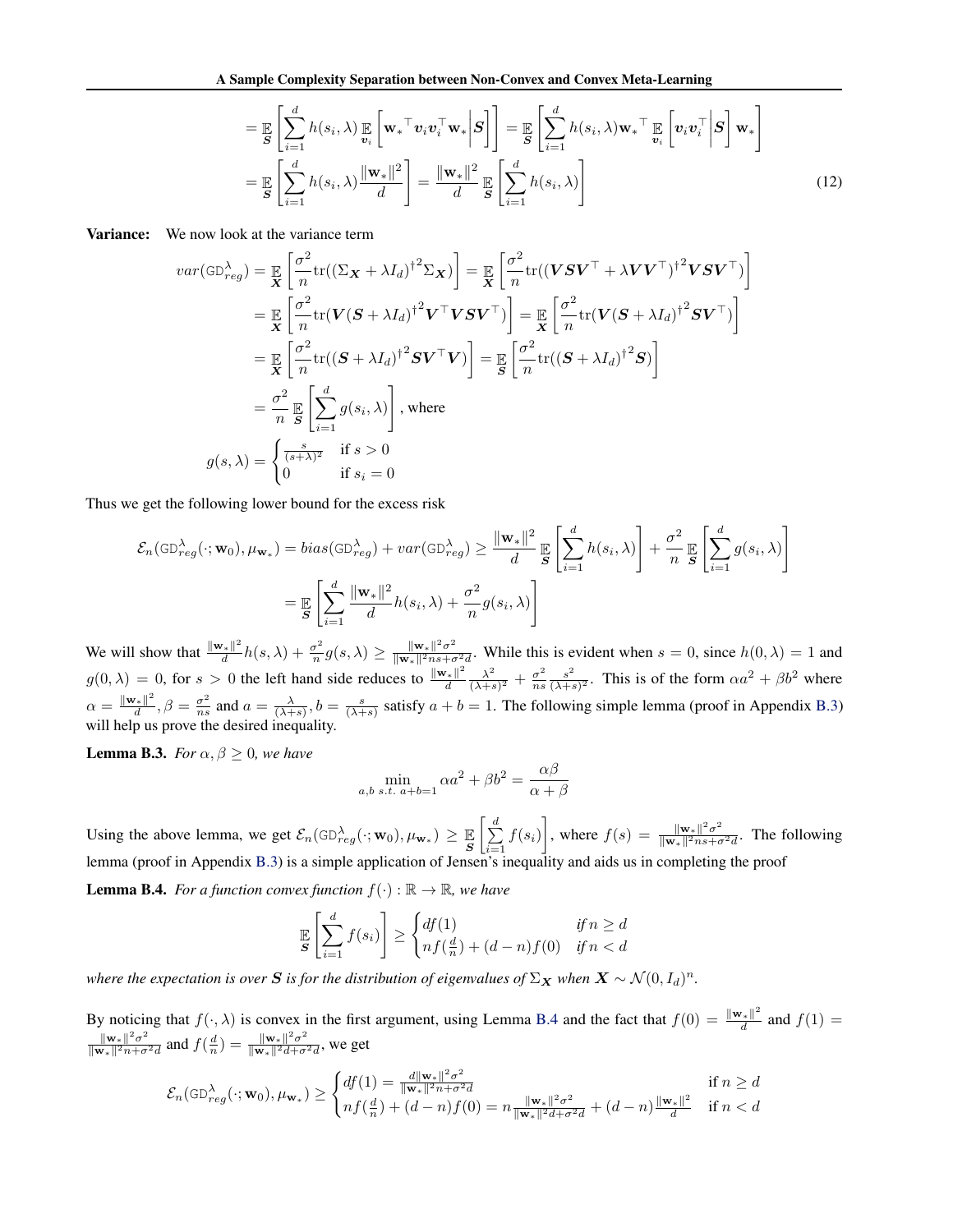<span id="page-3-0"></span>which completes the proof for the first part of the theorem.

For the second part where  $\|\mathbf{w}_*\| = \sigma = r \ge 1$  and  $\epsilon \in \left(0, \frac{r^2}{2}\right)$ ), it is not difficult to see that  $\mathcal{E}_n(\text{GD}_{reg}^{\lambda}(\cdot, \mathbf{w}_0), \mu_{\mathbf{w}_*}) \geq$  $\frac{dr^2}{dt^2}$ ,  $\forall n > 0$ . To find the minimum  $n \geq d$  such that  $\mathcal{E}_n(\text{GD}_{reg}^{\lambda}(\cdot, \mathbf{w}_0), \mu_{\mathbf{w}_*}) \leq \epsilon$ , we observe the following

$$
\epsilon \geq \mathcal{E}_n(\text{GD}_{reg}^{\lambda}(\cdot, \mathbf{w}_0), \mu_{\mathbf{w}_*}) \geq \frac{dr^2}{n+d} \implies n \geq d\left(\frac{r^2}{\epsilon} - 1\right) \geq^{(a)} \frac{dr^2}{2\epsilon}
$$

where (*a*) uses  $\epsilon \le \frac{r^2}{2}$ . This gives us  $n_{\epsilon}(\text{GD}_{reg}^{\lambda}(\cdot, \mathbf{w}_0)) \ge \frac{dr^2}{2\epsilon}$  as desired.

We now prove the result for  $GD^{n,t_0}_{step}$ .

(**Theorem 4.1(b)).** *For every*  $\mathbf{w}_0 \in \mathbb{R}^d$ *, number of samples needed to have*  $\epsilon$  *excess risk on a new task is* 

$$
\mathcal{E}_n(\mathit{GD}_{step}^{\eta,t_0}(\cdot; \mathbf{w}_0), \mu_{\mathbf{w}_*}) \geq \begin{cases} \frac{d\|\mathbf{w}_*\|^2 \sigma^2}{\|\mathbf{w}_*\|^2 n + \sigma^2 d} & \text{if } n \geq d \\ \\ \frac{n}{d} \frac{\|\mathbf{w}_*\|^2 \sigma^2}{\|\mathbf{w}_*\|^2 + \sigma^2} + \frac{(d-n)}{d} \|\mathbf{w}_*\|^2 & \text{if } n < d \end{cases}
$$

*Furthermore if*  $\|\mathbf{w}_*\| = \sigma = r \geq 1$  and  $\epsilon \in \left(0, \frac{r^2}{2}\right)$ ), then the number of samples needed to achieve excess error of  $\epsilon$  is

$$
\min_{\eta \ge 0, t_0 \in \mathbb{N}} \quad n_{\epsilon}(\mathcal{GD}_{step}^{\eta, t_0}(\cdot; \mathbf{w}_0), \mu_{\mathbf{w}_*}) \ge \frac{dr^2}{2\epsilon}
$$

*Proof of Theorem 4.1(b).* From Lemma [B.1](#page-10-0) we have

$$
GD_{step}^{\eta,t_0}(S; \mathbf{w}_0) = (I_d - \eta \Sigma_{\mathbf{X}})^{t_0} \mathbf{w}_0 + (I_d - (I_d - \eta \Sigma_{\mathbf{X}})^{t_0}) \Sigma_{\mathbf{X}}^{\dagger} \Sigma_{\mathbf{X}} \mathbf{v} + \frac{1}{n} (I_d - (I_d - \eta \Sigma_{\mathbf{X}})^{t_0}) \Sigma_{\mathbf{X}}^{\dagger} {\mathbf{X}}^{\top} \xi
$$

Instantiating Lemma [B.2](#page-10-0) with  $A_X = (I_d - \eta \Sigma_X)^{t_0}$ ,  $B_X = (I_d - (I_d - \eta \Sigma_X)^{t_0}) \Sigma_X^{\dagger} \Sigma_X$  and  $C_X = \frac{1}{n} (I_d - (I_d - \eta \Sigma_X)^{t_0})$  $(\eta \Sigma_{\bm{X}})^{t_0}) \Sigma^\dagger_{\bm{X}} \bm{X}^\top,$  we get from a similar calculation to  $\mathsf{GD}^\lambda_{reg}$ 

$$
\mathcal{E}_{n}(\text{GD}_{step}^{\eta, t_{0}}(\cdot; \mathbf{w}_{0}), \mu_{\mathbf{w}_{*}})
$$
\n
$$
= \mathbb{E}\left[\left\|\left(I_{d} - (I_{d} - (I_{d} - \eta \Sigma_{\mathbf{X}})^{t_{0}})\Sigma_{\mathbf{X}}^{\dagger}\Sigma_{\mathbf{X}}\right)\mathbf{w}_{*}\right\|^{2}\right] + \mathbb{E}\frac{1}{\mathbf{X}}\frac{1}{n^{2}}\left[\sigma^{2}\text{tr}\left(\mathbf{X}\Sigma_{\mathbf{X}}^{\dagger}(I_{d} - (I_{d} - \eta \Sigma_{\mathbf{X}})^{t_{0}})^{2}\Sigma_{\mathbf{X}}^{\dagger}\mathbf{X}^{\top}\right)\right]
$$
\n
$$
= \mathbb{E}\left[\left\|\left(I_{d} - \Sigma_{\mathbf{X}}^{\dagger}\Sigma_{\mathbf{X}} + (I_{d} - \eta \Sigma_{\mathbf{X}})^{t_{0}}\Sigma_{\mathbf{X}}^{\dagger}\Sigma_{\mathbf{X}}\right)\mathbf{w}_{*}\right\|^{2}\right] + \frac{\sigma^{2}}{n^{2}}\mathbb{E}\left[\text{tr}\left((I_{d} - (I_{d} - \eta \Sigma_{\mathbf{X}})^{t_{0}})^{2}\Sigma_{\mathbf{X}}^{\dagger}\mathbf{X}^{\top}\mathbf{X}\Sigma_{\mathbf{X}}^{\dagger}\right)\right]
$$
\n
$$
= \mathbb{E}\left[\left\|\left(I_{d} - \Sigma_{\mathbf{X}}^{\dagger}\Sigma_{\mathbf{X}} + (I_{d} - \eta \Sigma_{\mathbf{X}})^{t_{0}}\Sigma_{\mathbf{X}}^{\dagger}\Sigma_{\mathbf{X}}\right)\mathbf{w}_{*}\right\|^{2}\right] + \frac{\sigma^{2}}{n}\mathbb{E}\left[\text{tr}\left((I_{d} - (I_{d} - \eta \Sigma_{\mathbf{X}})^{t_{0}})^{2}\Sigma_{\mathbf{X}}^{\dagger}\Sigma_{\mathbf{X}}\Sigma_{\mathbf{X}}^{\dagger}\right)\right]
$$
\n
$$
= \mathbb{E}\left[\left\|\left(I_{d} - \Sigma_{\mathbf{X}}^{\dagger}\Sigma_{\mathbf{X}} + (I_{d} - \eta \Sigma_{\mathbf{X}})^{t_{0}}\Sigma_{\mathbf
$$

We separately analyze the bias and variance terms

Bias: The bias term can be handled similarly by noticing that

$$
bias(\text{GD}_{step}^{\eta, t_0}) = \mathbb{E}_{\mathbf{X}} \left[ \mathbf{w}_*^{\top} (I_d - \Sigma_{\mathbf{X}}^{\dagger} \Sigma_{\mathbf{X}} + (I_d - \eta \Sigma_{\mathbf{X}})^{t_0} \Sigma_{\mathbf{X}}^{\dagger} \Sigma_{\mathbf{X}})^2 \mathbf{w}_* \right]
$$
  
\n
$$
= \mathbb{E}_{\mathbf{V}, \mathbf{S}} \left[ \mathbf{w}_*^{\top} (\mathbf{V} \mathbf{V}^{\top} - \mathbf{V} \mathbf{S}^{\dagger} \mathbf{V}^{\top} \mathbf{V} \mathbf{S} \mathbf{V}^{\top} + (\mathbf{V} \mathbf{V}^{\top} - \eta \mathbf{V} \mathbf{S} \mathbf{V}^{\top})^{t_0} \mathbf{V} \mathbf{S}^{\dagger} \mathbf{V}^{\top} \mathbf{V} \mathbf{S} \mathbf{V}^{\top} \right)^2 \mathbf{w}_* \right]
$$
  
\n
$$
= \mathbb{E}_{\mathbf{S}} \mathbb{E}_{\mathbf{V}} \left[ \mathbf{w}_*^{\top} \mathbf{V} (I_d - \mathbf{S}^{\dagger} \mathbf{S} + (I_d - \eta \mathbf{S})^{t_0} \mathbf{S}^{\dagger} \mathbf{S})^2 \mathbf{V}^{\top} \mathbf{w}_* \right]
$$
  
\n
$$
= \mathbb{E}_{\mathbf{S}} \mathbb{E}_{\mathbf{V}} \left[ \sum_{i=1}^d h(s_i, \eta, t_0) (\mathbf{w}_*^{\top} \mathbf{v}_i)^2 \right] = \mathbb{E}_{\mathbf{S}} \left[ \sum_{i=1}^d h(s_i, \eta, t_0) \mathbb{E}_{\mathbf{V}} (\mathbf{w}_*^{\top} \mathbf{v}_i)^2 \right]
$$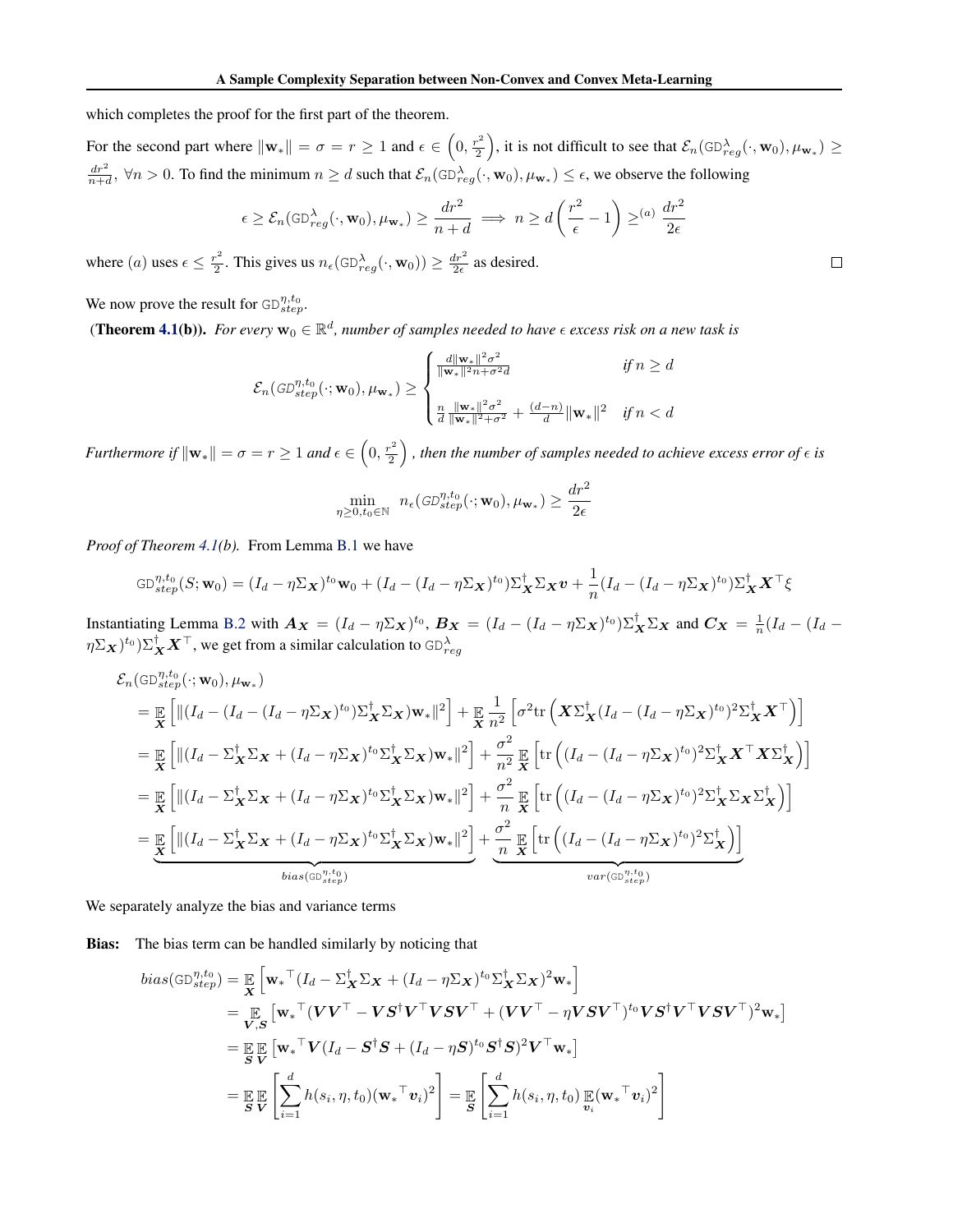<span id="page-4-0"></span>
$$
= \frac{\|\mathbf{w}_*\|^2}{d} \mathop{\mathbb{E}}_{\mathbf{S}} \left[ \sum_{i=1}^d h(s_i, \eta, t_0) \right], \text{ where}
$$
  

$$
h(s, \eta, t_0) = (1 - \eta s)^{2t_0}
$$

Variance: We now look at the variance term

$$
var(\text{GD}_{step}^{\eta, t_0}) = \frac{\sigma^2}{n} \mathbb{E} \left[ \text{tr}((I_d - (I_d - \eta \Sigma \mathbf{x})^{t_0})^2 \Sigma \mathbf{x}^{\dagger}) \right] = \frac{\sigma^2}{n} \mathbb{E} \left[ \text{tr}((\mathbf{V}\mathbf{V}^{\top} - (\mathbf{V}\mathbf{V}^{\top} - \eta \mathbf{V}\mathbf{S}\mathbf{V}^{\top})^{t_0})^2 \mathbf{V}\mathbf{S}^{\dagger}\mathbf{V}^{\top}) \right]
$$
  
\n
$$
= \frac{\sigma^2}{n} \mathbb{E} \left[ \text{tr}(\mathbf{V}(I_d - (I_d - \eta \mathbf{S})^{t_0})^2 \mathbf{V}^{\top} \mathbf{V}\mathbf{S}^{\dagger}\mathbf{V}^{\top}) \right] = \frac{\sigma^2}{n} \mathbb{E} \left[ \text{tr}(\mathbf{V}(I_d - (I_d - \eta \mathbf{S})^{t_0})^2 \mathbf{S}^{\dagger}\mathbf{V}^{\top}) \right]
$$
  
\n
$$
= \frac{\sigma^2}{n} \mathbb{E} \left[ \text{tr}((I_d - (I_d - \eta \mathbf{S})^{t_0})^2 \mathbf{S}^{\dagger}) \right] = \frac{\sigma^2}{n} \mathbb{E} \left[ \sum_{i=1}^d g(s_i, \eta, t_0) \right], \text{ where}
$$
  
\n
$$
g(s, \eta, t_0) = \begin{cases} \frac{(1 - (1 - \eta s)^{t_0})^2}{s} & \text{if } s > 0 \\ 0 & \text{if } s = 0 \end{cases}
$$

Thus we get the following lower bound for the excess risk

$$
\mathcal{E}_n(\text{GD}_{step}^{\eta, t_0}(\cdot; \mathbf{w}_0), \mu_{\mathbf{w}_*}) = bias(\text{GD}_{step}^{\eta, t_0}) + var(\text{GD}_{step}^{\eta, t_0}) \ge \frac{\|\mathbf{w}_*\|^2}{d} \mathbb{E}\left[\sum_{i=1}^d h(s_i, \eta, t_0)\right] + \frac{\sigma^2}{n} \mathbb{E}\left[\sum_{i=1}^d g(s_i, \eta, t_0)\right]
$$

$$
= \mathbb{E}\left[\sum_{i=1}^d \frac{\|\mathbf{w}_*\|^2}{d}h(s_i, \eta, t_0) + \frac{\sigma^2}{n}g(s_i, \eta, t_0)\right]
$$

We will again show that  $\frac{\|w_*\|^2}{d}h(s, \eta, t_0) + \frac{\sigma^2}{n}g(s, \eta, t_0) \ge \frac{\|w_*\|^2 \sigma^2}{\|w_*\|^2 n s + \sigma^2 d}$ . Again, this is obvious for  $s = 0$  from the definitions of h and g. For  $s > 0$ , we can write  $\frac{\|\mathbf{w}_*\|^2}{d} h(s, \eta, t_0) + \frac{\sigma^2}{n} g(s, \eta, t_0) = \frac{\|\mathbf{w}_*\|^2}{d} (1 - \eta s)^{2t_0} + \frac{\sigma^2}{sn} (1 - (1 - \eta s)^{t_0})^2$ , which is again of the form  $\alpha a^2 + \beta b^2$  with  $a = (1 - \eta s)^{t_0}, b = (1 - (1 - \eta s)^{t_0})$  satisfying  $a + b = 1$ . Thus Lemma [B.3](#page-12-0) gives us the desired inequality, which directly implies  $\mathcal{E}_n(\text{GD}_{reg}^{\lambda}(\cdot; \mathbf{w}_0), \mu_{\mathbf{w}_*}) \geq \frac{\mathbb{E}[S]}{S}$  $\left[\frac{d}{\sum}\right]$  $\sum_{i=1}$   $f(s_i)$ where  $f(s) = \frac{\|\mathbf{w}_*\|^2 \sigma^2}{\|\mathbf{w}_*\|^2 n s + \sigma^2 d}$ . This is exactly the same lower bound as in the proof of  $GD_{reg}^{\lambda}$ , and thus the theorem follows from identical arguments.

#### B.2. Closed form solutions

We now prove Lemma [B.1.](#page-10-0) Before that, we will state and prove the following simple lemmas about linear dynamics that will be useful later.

**Lemma B.5.** For a symmetric psd matrix  $M \in \mathbb{R}^{d \times d}$ , let  $M = BSB^{-1}$  be its diagonalization. For  $b \in \mathbb{R}^d$  that is in the *range of*  $M$ *, the solution to the system*  $\frac{d\mathbf{w}_t}{dt} = -M\mathbf{w}_t + \mathbf{b}$  *starting from*  $\mathbf{w}_0$  *is* 

$$
\mathbf{w}_t = \mathbf{B}e^{-t\mathbf{S}}\mathbf{B}^{-1}\mathbf{w}_0 + \mathbf{B}(I_d - e^{-t\mathbf{S}})\mathbf{S}^{\dagger}\mathbf{B}^{-1}\mathbf{b}
$$

$$
\mathbf{w}_{\infty} = (I_d - \mathbf{M}^{\dagger}\mathbf{M})\mathbf{w}_0 + \mathbf{M}^{\dagger}\mathbf{b}
$$

where for a diagonal matrix  $S = diag(s_1, ..., s_d)$ ,  $e^{-tS}$  is defined as  $diag(e^{-ts_1}, ..., e^{-ts_d})$  and  $S^{\dagger}$  is a diagonal matrix *with*  $S^{\dagger}(i, i) = s_i^{-1}$  *if*  $s_i > 0$ *, otherwise*  $S^{\dagger}(i, i) = 0$ *.* 

*Proof.* Since *b* is the range of *M*, let  $b = M\bar{b}$ . The dynamics  $\frac{dw_t}{dt} = -BSB^{-1}w_t + BSB^{-1}\bar{b}$  can be rewritten as  $\frac{d(\mathbf{B}^{-1}\mathbf{w}_t)}{dt} = -S(\mathbf{B}^{-1}\mathbf{w}_t + \mathbf{B}^{-1}\bar{\mathbf{b}})$ . Setting  $\tilde{\mathbf{w}}_t = \mathbf{B}^{-1}\mathbf{w}_t$  and  $\tilde{\mathbf{b}} = \mathbf{B}^{-1}\bar{\mathbf{b}}$ , we get  $\frac{d\tilde{\mathbf{w}}_t}{dt} = -S(\tilde{\mathbf{w}}_t + \tilde{\mathbf{b}})$ . Since  $S = diag(s_1, \ldots, s_d)$  is a diagonal matrix, we can decouple the dynamics

$$
\frac{d\tilde{\mathbf{w}}_t(i)}{dt} = -s_i(\tilde{\mathbf{w}}_t(i) - \tilde{\boldsymbol{b}}(i)), \ \forall i \in [d]
$$

These scalar dynamics can be solved and it can be verified easily that  $\tilde{\mathbf{w}}_t(i) = e^{-ts_i}\tilde{\mathbf{w}}_0(i) + (1 - e^{-ts_i})\tilde{\mathbf{b}}(i)$ . By observing that  $\bar{b} = M^{\dagger}b$  and  $\tilde{b} = B^{-1}\bar{b} = B^{-1}M^{\dagger}b = S^{\dagger}B^{-1}b$ , we can summarize the dynamics as  $\tilde{w}_t = e^{-tS}\tilde{w}_0 + (I_d - I_d)^{-1}b$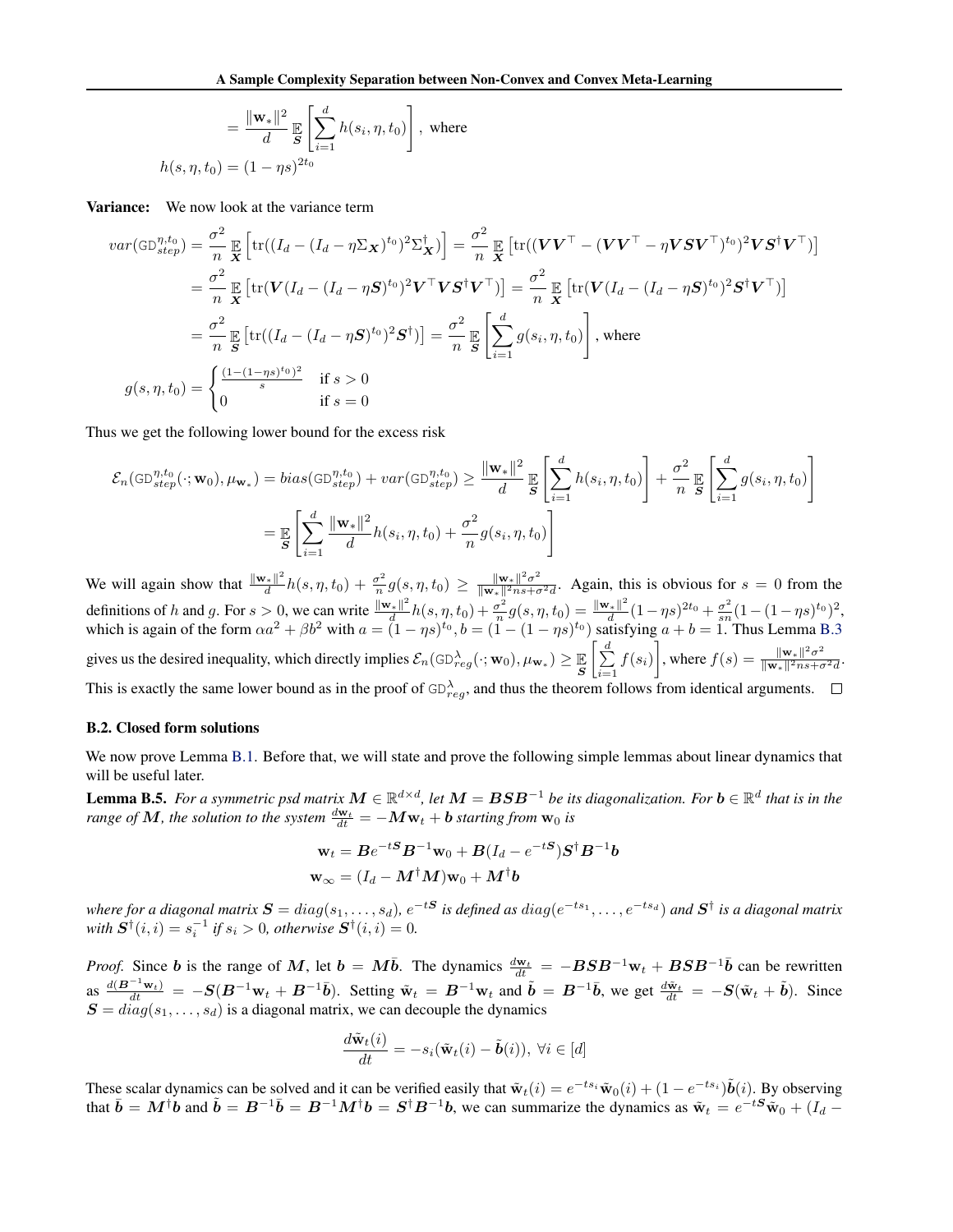<span id="page-5-0"></span> $e^{-tS}$ ) $S^{\dagger}B^{-1}b$ . Using  $\tilde{w}_0 = B^{-1}w_0$  and  $w_t = B\tilde{w}_t$ , multiplying by *B* on both sides completes the first part of the proof, i.e.  $\mathbf{w}_t = Be^{-tS}B^{-1}\mathbf{w}_0 + B(I_d - e^{-tS})S^{\dagger}B^{-1}b$ . Furthermore, as  $t \to \infty$ , we see that  $e^{-tS} \to diag(1\{s_1 =$  $0\}$ ,...,  $\mathbf{1}\{s_d = 0\}$  since for  $s_i \neq 0$ ,  $e^{-ts_i} \to 0$  while if  $s_i = 0$  then  $e^{-ts_i} = 1$  for every  $t \in \mathbb{R}$ . This completes the second part of the proof. part of the proof.

**Lemma B.6.** For a symmetric psd matrix  $M \in \mathbb{R}^{d \times d}$ , let  $M = BSB^{-1}$  be its diagonalization. For  $b \in \mathbb{R}^d$  that is in the *range of*  $M$ *, the solution to the system*  $w_{t+1} - w_t = -\eta(Mw_t - b)$  *starting from*  $w_0$  *is* 

$$
\mathbf{w}_t = \mathbf{B}(I_d - \eta \mathbf{S})^t \mathbf{B}^{-1} \mathbf{w}_0 + \mathbf{B}(I_d - (I_d - \eta \mathbf{S})^t) \mathbf{S}^\dagger \mathbf{B}^{-1} \mathbf{b}
$$
  
=  $(I_d - \eta \mathbf{M})^t \mathbf{w}_0 + (I_d - (I_d - \eta \mathbf{M})^t) \mathbf{M}^\dagger \mathbf{b}$ 

*Proof.* Since *b* is the range of *M*, let  $b = M\bar{b}$ . The dynamics  $w_{t+1} - w_t = -\eta BSB^{-1}w_t + \eta BSB^{-1}\bar{b}$  can be rewritten as  $B^{-1}\mathbf{w}_{t+1} = -(I_d - \eta S)B^{-1}\mathbf{w}_t + \eta SB^{-1}\bar{b}$ . Setting  $\tilde{\mathbf{w}}_t = B^{-1}\mathbf{w}_t$  and  $\tilde{b} = B^{-1}\bar{b}$ , we get  $\tilde{\mathbf{w}}_{t+1} =$  $-(I_d - \eta S)\tilde{w}_t + \eta S\tilde{b}$ . Since  $S = diag(s_1, \ldots, s_d)$  is a diagonal matrix, we can decouple the dynamics, for every  $i \in [d]$ ,

$$
\tilde{\mathbf{w}}_{t+1}(i) = -(1 - \eta s_i) \tilde{\mathbf{w}}_t(i) + \eta s_i \tilde{\mathbf{b}}(i)
$$
\n
$$
= -(1 - \eta s_i)^{t+1} \tilde{\mathbf{w}}_0(i) + \eta s_i \left( \sum_{j=0}^t (1 - \eta s_i)^j \right) \tilde{\mathbf{b}}(i)
$$

This can be simplified to eventually get  $\tilde{\mathbf{w}}_t(i) = (1 - \eta s_i)^t \tilde{\mathbf{w}}_0(i) + (1 - (1 - \eta s_i)^t) \tilde{\mathbf{b}}(i)$ . By observing that  $\bar{\mathbf{b}}$ This can be simplified to eventually get  $\tilde{\mathbf{w}}_t(i) = (1 - \eta s_i)^t \tilde{\mathbf{w}}_0(i) + (1 - (1 - \eta s_i)^t) \mathbf{b}(i)$ . By observing that  $\mathbf{b} = \mathbf{M}^\dagger \mathbf{b}$  and  $\tilde{\mathbf{b}} = \mathbf{B}^{-1} \bar{\mathbf{b}} = \mathbf{B}^{-1} \mathbf{M}^\dagger \mathbf{b} = \mathbf{S}^\dagger \mathbf{B}^{-1$ Using  $\tilde{\mathbf{w}}_0 = \mathbf{B}^{-1}\mathbf{w}_0$  and  $\mathbf{w}_t = \mathbf{B}\tilde{\mathbf{w}}_t$ , multiplying by  $\mathbf{B}$  on both sides completes the proof, i.e.  $\mathbf{w}_t = \mathbf{B}(I_d - \eta \mathbf{S})^t \mathbf{B}^{-1}\mathbf{w}_0 +$  $B(I_d-(I_d-\eta S)^t)S^{\dagger}B^{-1}b$ . By observing that  $B(I_d-\eta S)^tB^{-1}=(I_d-\eta BSB^{-1})^t=(I_d-\eta M)^t$ , we get

$$
\mathbf{w}_t = \mathbf{B}(I_d - \eta \mathbf{S})^t \mathbf{B}^{-1} \mathbf{w}_0 + \mathbf{B}(I_d - (I_d - \eta \mathbf{S})^t) \mathbf{B}^{-1} \mathbf{B} \mathbf{S}^\dagger \mathbf{B}^{-1} \mathbf{b}
$$
  
=  $(I_d - \eta \mathbf{M})^t \mathbf{w}_0 + (\mathbf{B} \mathbf{B}^{-1} - \mathbf{B}(I_d - \eta \mathbf{S})^t \mathbf{B}^{-1}) \mathbf{B} \mathbf{S}^\dagger \mathbf{B}^{-1} \mathbf{b}$   
=  $(I_d - \eta \mathbf{M})^t \mathbf{w}_0 + (I_d - (I_d - \eta \mathbf{M})^t) \mathbf{M}^\dagger \mathbf{b}$ 

which completes the proof

#### Proving Lemma [B.1:](#page-10-0) We restate the statement of the Lemma [B.1](#page-10-0) here for convenience.

(Lemma [B.1\)](#page-10-0). Let  $S = (\mathbf{X}, \xi)$  be a sample from  $\rho_v$ ,  $\mathbf{X} \in \mathbb{R}^{n \times d}, \xi \in \mathbb{R}^n$ . Let  $\Sigma_{\mathbf{X}} = \frac{1}{n} \sum_{i=1}^n \mathbf{X}^{(i)}$  $\sum\limits_{i=1}^{\mathbf{\sum}}\boldsymbol{x}_i\boldsymbol{x}_i^{\top} \in \mathbb{R}^{d \times d}$ 

$$
GD_{reg}^{\lambda}(S; \mathbf{w}_0) = (I_d - (\Sigma_{\mathbf{X}} + \lambda I_d)^{\dagger} (\Sigma_{\mathbf{X}} + \lambda I_d)) \mathbf{w}_0 + (\Sigma_{\mathbf{X}} + \lambda I_d)^{\dagger} \Sigma_{\mathbf{X}} \mathbf{v} + \frac{1}{n} (\Sigma_{\mathbf{X}} + \lambda I_d)^{\dagger} \mathbf{X}^{\top} \xi
$$

$$
GD_{step}^{\eta, t_0}(S; \mathbf{w}_0) = (I_d - \eta \Sigma_{\mathbf{X}})^{t_0} \mathbf{w}_0 + (I_d - (I_d - \eta \Sigma_{\mathbf{X}})^{t_0}) \Sigma_{\mathbf{X}}^{\dagger} \Sigma_{\mathbf{X}} \mathbf{v} + \frac{1}{n} (I_d - (I_d - \eta \Sigma_{\mathbf{X}})^{t_0}) \Sigma_{\mathbf{X}}^{\dagger} \mathbf{X}^{\top} \xi
$$

*Proof of Lemma [B.1.](#page-10-0)* We first prove the result for  $GD_{reg}^{\lambda}$ . Recall the definition of the regularized loss from Equation [6](#page-3-0) and the dynamics for  $GD_{reg}^{\lambda}$ 

$$
\ell_{S,\lambda}(\mathbf{w}) = \frac{1}{n} \sum_{i=1}^n (\mathbf{w}^\top \mathbf{x}_i - y_i)^2 + \frac{\lambda}{2} ||\mathbf{w}||^2; \quad \frac{d\mathbf{w}_t}{dt} = -\nabla_{\mathbf{w}} \ell_{S,\lambda}(\mathbf{w}_t)
$$

where  $y_i = v^\top x_i + \xi_i$ . The gradient of  $\ell_{S,\lambda}$  is

$$
\nabla_{\mathbf{w}} \ell_{S,\lambda}(\mathbf{w}) = \frac{1}{n} \sum_{i=1}^{n} (\mathbf{w}^{\top} \mathbf{x}_{i} - y_{i}) \mathbf{x}_{i} + \lambda \mathbf{w} = \frac{1}{n} \sum_{i=1}^{n} (\mathbf{w}^{\top} \mathbf{x}_{i} - \mathbf{v}^{\top} \mathbf{x}_{i} - \xi_{i}) \mathbf{x}_{i} + \lambda \mathbf{w}
$$

$$
= \left(\frac{1}{n} \sum_{i=1}^{n} \mathbf{x}_{i} \mathbf{x}_{i}^{\top} + \lambda I_{d}\right) \mathbf{w} - \left(\frac{1}{n} \sum_{i=1}^{n} \mathbf{x}_{i} \mathbf{x}_{i}^{\top}\right) \mathbf{v} - \frac{1}{n} \mathbf{X}^{\top} \xi
$$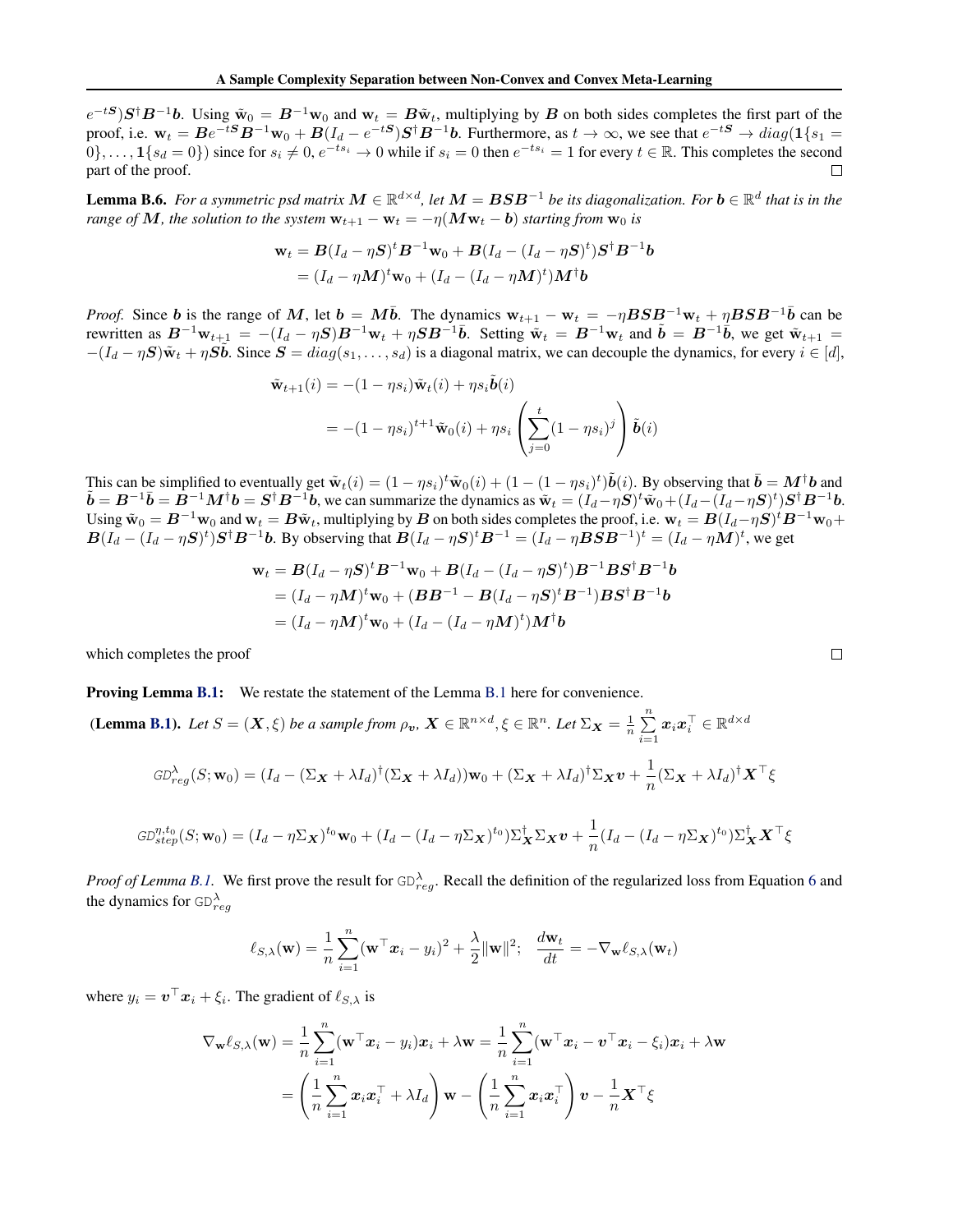$$
= (\Sigma_{\boldsymbol{X}} + \lambda I_d) \mathbf{w} - \Sigma_{\boldsymbol{X}} \boldsymbol{v} - \frac{1}{n} \boldsymbol{X}^\top \boldsymbol{\xi}
$$

<span id="page-6-0"></span>If  $M = (\Sigma_X + \lambda I_d)$  and  $b = \Sigma_X v + \frac{1}{n} X^\top \xi$ , then  $\nabla_w \ell_{S,\lambda}(w) = Mw - b$  and the dynamics are  $\frac{dw_t}{dt} = -Mw_t + b$ . Note that *b* is in the range of *M* for every  $\lambda \geq 0$ ; this is obvious for  $\lambda > 0$  when *M* is full rank, but even  $\lambda = 0$ , since *b* lies in the span of rows of X, it lies in the span of  $\Sigma_{\boldsymbol{X}} = \frac{1}{n} \boldsymbol{X}^\top \boldsymbol{X}$ . Thus by Lemma [B.5,](#page-14-0) we get that  $\mathbf{w}_{\infty} = (I_d - \boldsymbol{M}^\dagger \boldsymbol{M}) \mathbf{w}_0 + \boldsymbol{M}^\dagger \boldsymbol{b}$ . Plugging in values of M and b gives the desired closed form for  $\bigoplus_{reg}^{\lambda}$ .

We now derive the closed form solution for  $GD_{step}^{\eta,t_0}$ . Recall the dynamics of  $GD_{step}^{\eta,t_0}$ 

$$
\ell_S(\mathbf{w}) = \frac{1}{n} \sum_{i=1}^n (\mathbf{w}^\top \mathbf{x}_i - y_i)^2; \ \ \mathbf{w}_{t+1} = \mathbf{w}_t - \eta \nabla_{\mathbf{w}} \ell_S(\mathbf{w}_t)
$$

where again  $y_i = v^\top x_i + \xi_i$ . The gradient of  $\ell_S$  is

$$
\nabla_{\mathbf{w}} \ell_S(\mathbf{w}) = \frac{1}{n} \sum_{i=1}^n (\mathbf{w}^\top \mathbf{x}_i - y_i) \mathbf{x}_i = \frac{1}{n} \sum_{i=1}^n (\mathbf{w}^\top \mathbf{x}_i - \mathbf{v}^\top \mathbf{x}_i - \xi_i) \mathbf{x}_i
$$

$$
= \left(\frac{1}{n} \sum_{i=1}^n \mathbf{x}_i \mathbf{x}_i^\top\right) \mathbf{w} - \left(\frac{1}{n} \sum_{i=1}^n \mathbf{x}_i \mathbf{x}_i^\top\right) \mathbf{v} - \frac{1}{n} \mathbf{X}^\top \xi
$$

$$
= \Sigma_{\mathbf{X}} \mathbf{w} - \Sigma_{\mathbf{X}} \mathbf{v} - \frac{1}{n} \mathbf{X}^\top \xi
$$

Setting  $M = \sum_{\mathbf{X}} \mathbf{v} + \frac{1}{n} \mathbf{X}^\top \xi$ , we get  $\nabla_{\mathbf{w}} \ell_S(\mathbf{w}) = M\mathbf{w} - \mathbf{b}$  and the dynamics are  $\mathbf{w}_{t+1} - \mathbf{w}_t = -\eta (M\mathbf{w}_t - \mathbf{b})$ . Again since *b* is in the span of M, we can use Lemma [B.1](#page-10-0) to get  $w_{t_0} = (I_d - \eta M)^{t_0}w_0 + (I_d - (I_d - \eta M)^{t_0})M^{\dagger}b$ . Plugging in the values of  $M$  and  $b$  completes the proof for  $GD_{step}^{\eta, t_0}$ .

#### B.3. Other proofs

#### Proving Lemma [B.2](#page-10-0)

*Proof of Lemma [B.2.](#page-10-0)* We start by looking at the loss for  $s_{w*}$  for  $s \in \{\pm 1\}$ 

$$
\mathbb{E}_{S \sim \rho_{sw_*}} \left[ \ell_{sw_*} (\text{Alg}(\cdot; \mathbf{w}_0)) - \sigma^2 \right] = \mathbb{E}_{S \sim \rho_{sw_*}} \left[ \|\text{Alg}(S; \mathbf{w}_0)) - sw_* \|^2 \right]
$$
\n
$$
= \mathbb{E}_{\substack{\mathbf{X} \sim \mathcal{N}^n(0, I_d) \\ \xi \sim \mathcal{N}(0, \sigma^2 I_m)}} \left[ \|\mathbf{A}_{\mathbf{X}} \mathbf{w}_0 + \mathbf{B}_{\mathbf{X}}(s \mathbf{w}_*) + \mathbf{C}_{\mathbf{X}} \xi - s \mathbf{w}_* \|^2 \right]
$$
\n
$$
= \mathbb{E}_{\substack{\mathbf{X} \sim \mathcal{N}(0, \sigma^2 I_m) \\ \xi \sim \mathcal{N}(0, \sigma^2 I_m)}} \left[ \|\mathbf{A}_{\mathbf{X}} \mathbf{w}_0 - (I_d - \mathbf{B}_{\mathbf{X}}) s \mathbf{w}_* + \mathbf{C}_{\mathbf{X}} \xi \|^2 \right]
$$
\n
$$
= \frac{(a)}{\mathbf{X}} \mathbb{E} \left[ \|\mathbf{A}_{\mathbf{X}} \mathbf{w}_0 - (I_d - \mathbf{B}_{\mathbf{X}}) s \mathbf{w}_* \|^2 + \mathbb{E}_{\substack{\mathbf{X}, \xi \\ \mathbf{X}, \xi}} \|\mathbf{C}_{\mathbf{X}} \xi\|^2
$$
\n
$$
= \frac{(b)}{\mathbf{X}} \|\| (s \mathbf{A}_{\mathbf{X}} \mathbf{w}_0 - (I_d - \mathbf{B}_{\mathbf{X}}) \mathbf{w}_* \|^2 + \mathbb{E}_{\substack{\mathbf{X}, \xi \\ \mathbf{X}, \xi}} \|\mathbf{C}_{\mathbf{X}} \xi \|^2
$$

where (*a*) uses the fact that *X* and  $\xi$  are independent and  $\mathbb{E} \xi = 0$  and (*b*) uses  $s^2 = 1$ . Thus we get,  $\xi$ 

$$
\mathcal{E}_{n}(\text{GD}_{reg}^{\lambda}(\cdot; \mathbf{w}_{0}), \mu_{\mathbf{w}_{*}}) = \mathop{\mathbb{E}}_{s \sim \{\pm 1\}} \left[ \mathop{\mathbb{E}}_{S \sim \rho_{s \mathbf{w}_{*}}} [\ell_{s \mathbf{w}_{*}}(\text{GD}_{reg}^{\lambda}(\cdot; \mathbf{w}_{0}))] - \sigma^{2} \right]
$$
\n
$$
= \mathop{\mathbb{E}}_{s \sim \{\pm 1\}} \left[ \mathop{\mathbb{E}}_{S \sim \rho_{s \mathbf{w}_{*}}} [\ell_{s \mathbf{w}_{*}}(\text{GD}_{reg}^{\lambda}(\cdot; \mathbf{w}_{0})) - \sigma^{2}] \right]
$$
\n
$$
= \mathop{\mathbb{E}}_{s \sim \{\pm 1\}} \mathop{\mathbb{E}}_{\mathbf{X}, \xi} [\| (s \mathbf{A}_{X} \mathbf{w}_{0} - (I_{d} - \mathbf{B}_{X}) \mathbf{w}_{*} \|^{2} + \| \mathbf{C}_{X} \xi \|^{2}]
$$
\n
$$
= \mathop{\mathbb{E}}_{\mathbf{X}} \mathop{\mathbb{E}}_{s \sim \{\pm 1\}} [\| (s \mathbf{A}_{X} \mathbf{w}_{0} - (I_{d} - \mathbf{B}_{X}) \mathbf{w}_{*} \|^{2}] + \mathop{\mathbb{E}}_{\mathbf{X}, \xi} [\xi^{\top} \mathbf{C}_{X}^{\top} \mathbf{C}_{X} \xi]
$$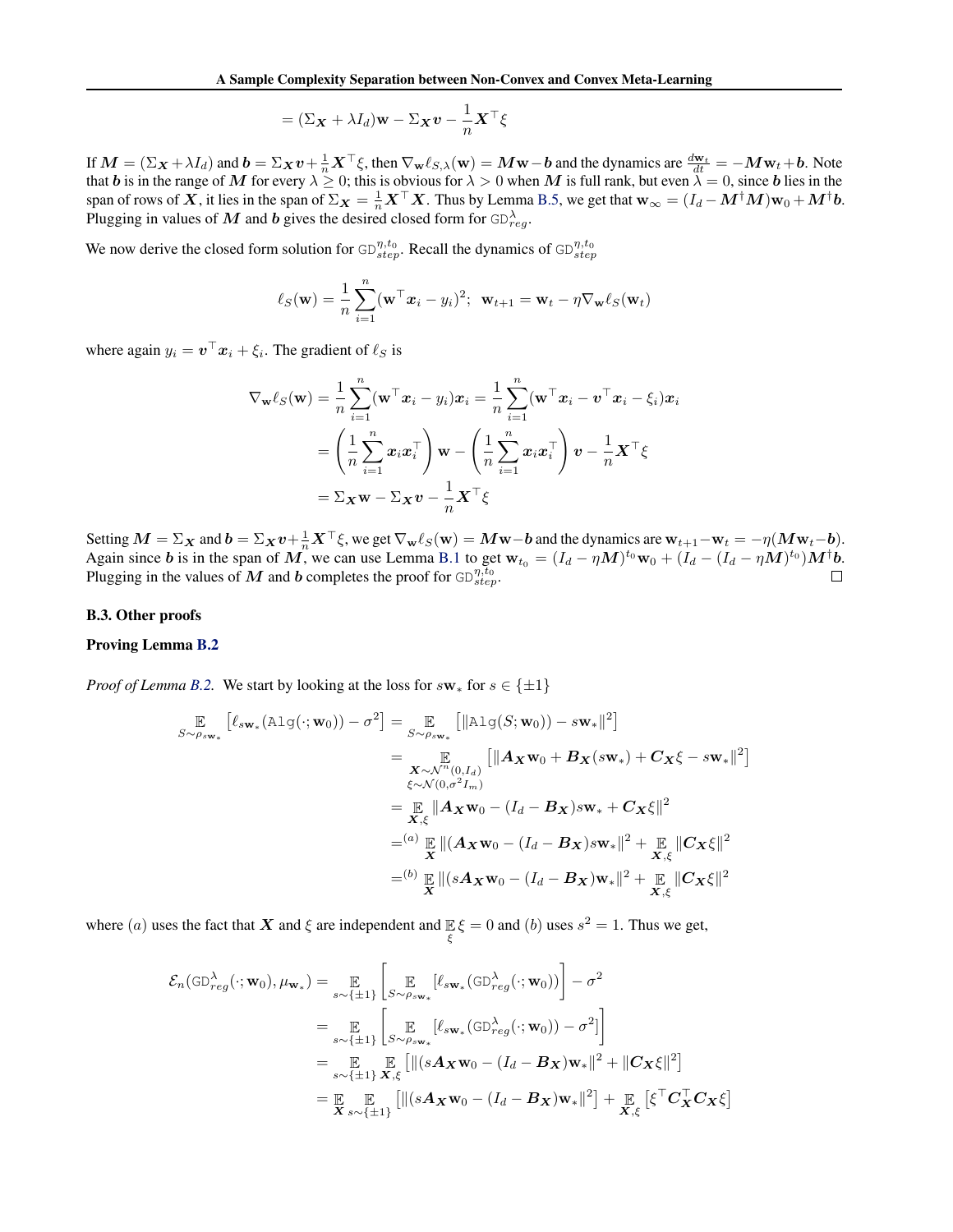$$
\geq^{(a)} \mathop{\mathbb{E}}_{\mathbf{X}} \left[ \| (\mathop{\mathbb{E}}_{s \sim \{\pm 1\}} [s] \mathbf{A}_{\mathbf{X}} \mathbf{w}_0 - (I_d - \mathbf{B}_{\mathbf{X}}) \mathbf{w}_* \|^2 \right] + \mathop{\mathbb{E}}_{\mathbf{X}, \xi} \left[ \xi^\top \mathbf{C}_{\mathbf{X}}^\top \mathbf{C}_{\mathbf{X}} \xi \right]
$$
  
\n
$$
=^{(b)} \mathop{\mathbb{E}}_{\mathbf{X}} \left[ \| (I_d - \mathbf{B}_{\mathbf{X}}) \mathbf{w}_* \|^2 \right] + \mathop{\mathbb{E}}_{\mathbf{X}} \left[ \mathop{\mathbb{E}}_{\xi} \text{tr}(\mathbf{C}_{\mathbf{X}}^\top \mathbf{C}_{\mathbf{X}} \xi \xi^\top) \right]
$$
  
\n
$$
=^{(c)} \mathop{\mathbb{E}}_{\mathbf{X}} \left[ \| (I_d - \mathbf{B}_{\mathbf{X}}) \mathbf{w}_* \|^2 \right] + \mathop{\mathbb{E}}_{\mathbf{X}} \left[ \sigma^2 \text{tr}(\mathbf{C}_{\mathbf{X}}^\top \mathbf{C}_{\mathbf{X}}) \right]
$$

<span id="page-7-0"></span>where (*a*) is true by convexity of the quadratic function in *s*, (*b*) uses  $\xi^{\perp}P\xi = \text{tr}(P\xi\xi^{\perp})$  for any  $d \times d$  matrix  $P$ , (*c*) uses the linearity of tr operator and the fact that  $\mathbb{E} \xi \xi^{\top} = \sigma^2 I_m$  when  $\xi \sim \mathcal{N}(0, \sigma^2 I_m)$ . This completes the proof. Note that we only needed first and second moment conditions on  $\xi$  to prove this lemma.  $\Box$ 

#### Proving Lemma [B.4](#page-12-0)

*Proof of Lemma [B.4.](#page-12-0)* If  $n \geq d$ , we just follow the steps below that heavily use Jensen's inequality due to the convexity of *f*.

$$
\mathbb{E}\left[\sum_{i=1}^{d} f(s_i)\right] = \mathbb{E}\left[d \mathop{\mathbb{E}}_{i \sim [d]}[f(s_i)]\right] \geq^{(a)} d \mathop{\mathbb{E}}_{\mathcal{S}}\left[f\left(\mathop{\mathbb{E}}_{i \sim [d]}[s_i]\right)\right] = d \mathop{\mathbb{E}}_{\mathcal{S}}\left[f\left(\frac{1}{d} \text{tr}(\mathcal{S})\right)\right] =^{(b)} d \mathop{\mathbb{E}}_{\mathcal{X}}\left[f\left(\frac{1}{d} \text{tr}(\Sigma_{\mathcal{X}})\right)\right]
$$

$$
\geq^{(c)} df\left(\frac{1}{d} \mathop{\mathbb{E}}_{\mathcal{X}}[\text{tr}(\Sigma_{\mathcal{X}})]\right) = df\left(\frac{1}{d} \text{tr}(\mathop{\mathbb{E}}_{\mathcal{X}} \Sigma_{\mathcal{X}})\right) =^{(d)} df\left(\frac{1}{d} \text{tr}(I_d)\right) = df(1)
$$

where (*a*) follows from Jensen's inequality, (*b*) follows from the fact that  $tr(S) = tr(SV^{\top}V) = tr(VSV^{\top}) = tr(\Sigma_X)$ , (*c*) follows from Jensen's inequality and (*d*) follows from  $\mathbb{E} \Sigma_X = \mathbb{E}$  $\frac{1}{n}$  $\sum_{n=1}^{n}$  $\sum_{i=1}^n \boldsymbol{x}_i \boldsymbol{x}_i^\top = \frac{1}{n} \sum_{i=1}^n$  $\sum_{i=1}^n \mathop{\mathbb{E}} \mathop{\boldsymbol{x}}_i \mathop{\boldsymbol{x}}_i^\top = \frac{1}{n} \sum_{i=1}^n$  $\sum_{i=1}$   $I_d = I_d$ .

When  $n < d$ , we know that *X* (and hence  $\Sigma_X$ ) has rank at most  $n < d$ , thus the  $d - n$  smallest eigenvalues are 0, i.e.  $s_i = 0$  for  $n + 1 \leq i \leq d$ . Note that  $\sum_{i=1}^d$  $\sum_{i=1}^{d} s_i = \sum_{i=1}^{n} s_i = \text{tr}(\mathbf{S})$ . Following the steps below,

$$
\mathbb{E}\left[\sum_{i=1}^{d} f(s_i)\right] = \mathbb{E}\left[\sum_{i=1}^{n} f(s_i)\right] + \mathbb{E}\left[\sum_{i=n+1}^{d} f(s_i)\right] = \mathbb{E}\left[n \mathbb{E}\left[f(s_i)\right]\right] + \mathbb{E}\left[\sum_{i=n+1}^{d} f(0)\right]
$$
\n
$$
\geq \mathbb{E}\left[nf\left(\mathbb{E}\left[s_i\right]\right)\right] + (d-n)f(0) = \mathbb{E}\left[nf\left(\frac{1}{n}\text{tr}(\mathbf{S})\right)\right] + (d-n)f(0)
$$
\n
$$
= \mathbb{E}\left[nf\left(\frac{1}{n}\text{tr}(\Sigma_{\mathbf{X}})\right)\right] + (d-n)f(0) \geq nf\left(\frac{1}{n}\text{tr}(\mathbb{E}\Sigma_{\mathbf{X}})\right) + (d-n)f(0)
$$
\n
$$
= nf\left(\frac{d}{n}\right) + (d-n)f(0)
$$

#### C. Non-convex proofs

#### C.1. Theorems and Lemmas for Reptile

Let  $\bar{A}_{i+1}, \bar{w}_{i+1} = \text{GD}_{pop}(\ell_{\rho_{i+1}}, (A_i, w_i))$  be the solution for task  $\rho_{i+1}$  that is found by gradient descent starting from current initialization. Thus the reptile update is  $A_{i+1} = (1 - \tau)A_i + \tau A_{i+1}$  and  $w_{i+1} = (1 - \tau)w_i + \tau \bar{w}_{i+1}$ . Let  $\bar{\mathbf{w}}_* = \mathbf{w}_* / ||\mathbf{w}_*||$  be the unit vector and let  $r = ||\mathbf{w}_*||$ .

**Lemma C.1.** Given a sequence of tasks  $\rho_{1:T}$  where  $\rho_i = \rho_{s_i w_*}$  for  $s_i \in \{\pm 1\}$ . Starting with  $A_0 = \kappa I_d$ ,  $w = 0_d$ , then the *initialization learned by*  $\text{Reptile}$  *satisfies the following at every step*  $i \in [T]$ 

$$
\mathbf{A}_i = (a_i - \kappa)\bar{\mathbf{w}}_*\bar{\mathbf{w}}_* + \kappa I_d, \mathbf{w}_i = b_i\bar{\mathbf{w}}_*
$$

*where*

$$
a_0=\kappa, b_0=0
$$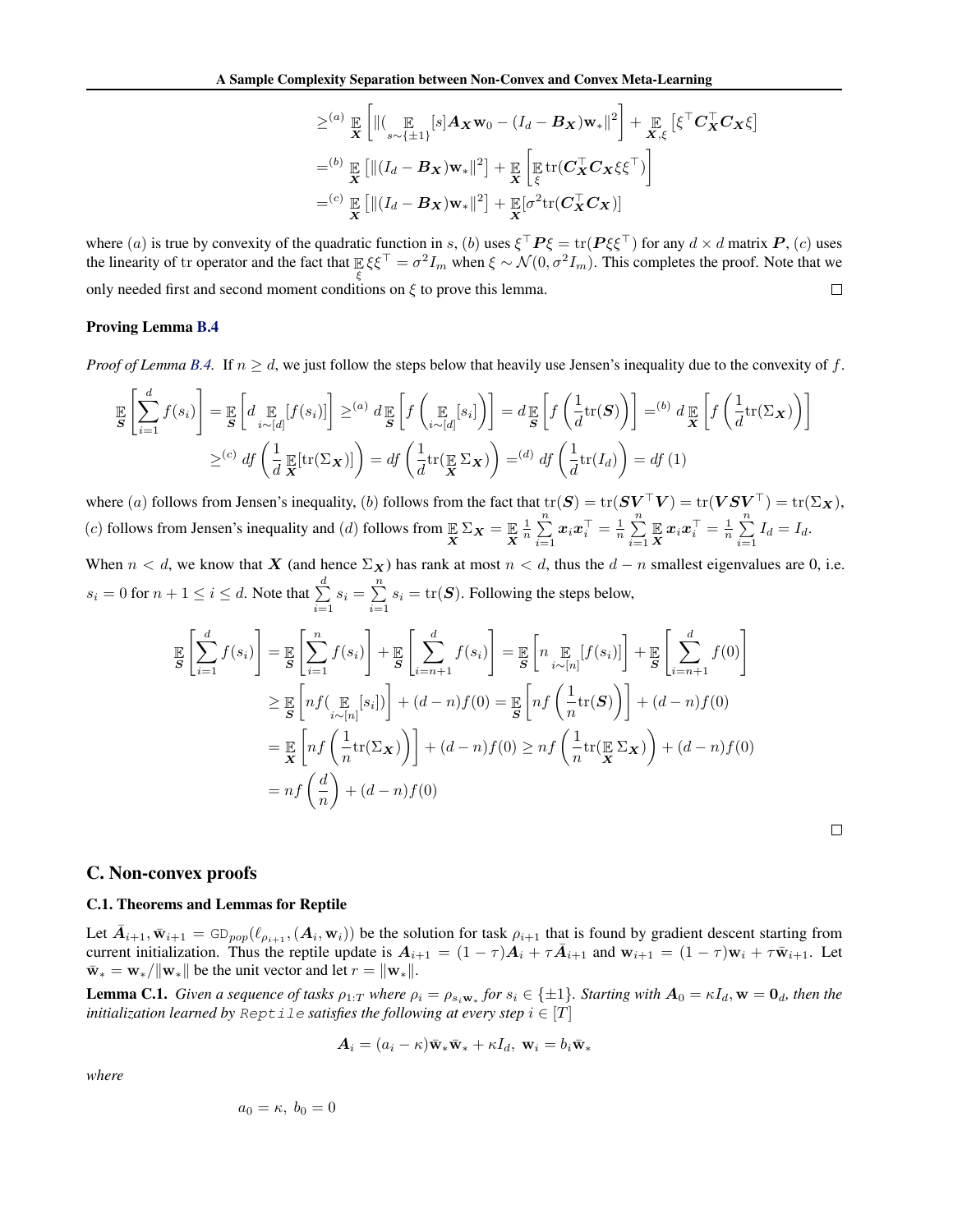$$
c_i = a_i^2 - b_i^2, \ a_{i+1} = (1 - \tau)a_i + \tau \bar{a}_{i+1}, \ b_{i+1} = (1 - \tau)b_i + \tau s_{i+1}\bar{b}_{i+1}
$$

$$
\bar{a}_{i+1} = \sqrt{\frac{c_i + \sqrt{4r^2 + c_i^2}}{2}}, \ \bar{b}_{i+1} = \sqrt{\frac{-c_i + \sqrt{4r^2 + c_i^2}}{2}}
$$

<span id="page-8-0"></span>The following key lemma about the solution of gradient flow for a single task starting from an initialization is crucial to prove the above lemma.

**Lemma C.2.** *Starting from*  $A(0) = (a(0) - \kappa)\bar{w}_* \bar{w}_*^{\dagger} + \kappa I_d$ ,  $\mathbf{w}(0) = b(0)\bar{w}_*$ , with  $a(0) > b(0)$ , the solution of gradient *flow on loss*  $\ell_{s_{\mathbf{w}_*}}$  *for*  $s \in \{\pm 1\}$ *, is*  $\overline{A}$ *,*  $\overline{\mathbf{w}} = \text{GD}_{pop}(\ell_{s_{\mathbf{w}_*}}, \mathbf{A}, \mathbf{w})$ *), where* 

$$
\bar{A} = (\bar{a} - \kappa)\bar{\mathbf{w}}_{*}\bar{\mathbf{w}}_{*}^{\top} + \kappa I_{d}, \ \bar{\mathbf{w}} = \bar{b}\bar{\mathbf{w}}_{*}, \ where
$$
\n
$$
\bar{a} = \sqrt{\frac{c + \sqrt{4r^{2} + c^{2}}}{2}}, \ \bar{b} = s\sqrt{\frac{-c + \sqrt{4r^{2} + c^{2}}}{2}}, \ c = a(0)^{2} - b(0)^{2}
$$

*Proof of Lemma [C.1.](#page--1-0)* We prove this using a simple induction by assuming Lemma [C.2.](#page--1-0) It is clear for  $i = 0$  that  $a_0 = \kappa$ and  $b_0 = 0$ . Suppose  $A_i = (a_i - \kappa)\bar{\mathbf{w}}_*\bar{\mathbf{w}}_* + \kappa I_d$ ,  $\mathbf{w}_i = b_i\bar{\mathbf{w}}_*$ . From Lemma [C.2,](#page--1-0) we get that  $\bar{A}_{i+1} = (\bar{a}_i - \kappa)\bar{\mathbf{w}}_*\bar{\mathbf{w}}_* + \kappa I_d$ ,  $\mathbf{w}_{i+1} = s_{i+1}\bar{b}_i\bar{\mathbf{w}}_*$ . Doing the interpolation ste  $\kappa I_d$ ,  $\mathbf{w}_{i+1} = s_{i+1} \overline{b}_i \overline{\mathbf{w}}_i$ . Doing the interpolation step completes the proof.

*Proof of Lemma [C.2.](#page--1-0)* The proof uses ideas from [Saxe et al.](#page-9-0) [\(2014;](#page-9-0) [2019\)](#page-9-0); Gidel et al. (2019), where the dynamics of linear networks is analyzed in the case where the subspace of the initialization is aligned with the target  $s\bar{w}_*$ . We provide a proof of this lemma by borrowing the key ideas those works. Let  $U \in \mathbb{R}^{d \times d}$  be an orthonormal matrix, i.e.  $U^{\dagger}U = I_d$ , whose first column is  $\bar{w}_*$ . Thus we can rewrite  $\mathbf{A}(0) = \mathbf{U}\Lambda_1(0)\mathbf{U}^\top$ , where  $\Lambda_1(0) \in \mathbb{R}^{d \times d}$  is a diagonal matrix that looks like  $\Lambda_1(0) = diag(a(0), \kappa, \ldots, \kappa)$ ,  $\mathbf{w}(0) = \mathbf{U}\Lambda_2(0)$ , where  $\Lambda_2(0) = (b(0), 0, \ldots, 0) \in \mathbb{R}^d$  and  $s\mathbf{w}_* = \mathbf{U}\Lambda_*$ , where  $\Lambda_* = (sr, 0, \ldots, 0) \in \mathbb{R}^d$ . The loss to run gradient flow on is  $\ell_{s w_*}(A, w) = ||A^\top w - s w_*||^2$ . Dynamics of gradient flow is

$$
\frac{d\mathbf{A}(t)}{dt} = -\nabla_{\mathbf{A}} \ell_{s\mathbf{w}_{*}}(\mathbf{A}(t), \mathbf{w}(t)) = s\mathbf{w}(t)\mathbf{w}_{*}^{\top} - \mathbf{w}(t)\mathbf{w}(t)^{\top} \mathbf{A}(t)
$$

$$
\frac{d\mathbf{w}(t)}{dt} = -\nabla_{\mathbf{w}} \ell_{s\mathbf{w}_{*}}(\mathbf{A}(t), \mathbf{w}(t)) = s\mathbf{A}(t)\mathbf{w}_{*} - \mathbf{A}(t)\mathbf{A}(t)^{\top} \mathbf{w}(t)
$$

Just like [Saxe et al.](#page-9-0) [\(2014\)](#page-9-0); Gidel et al. (2019), we define  $\Lambda_1(t) = \mathbf{U}^\top \mathbf{A}(t) \mathbf{U}$ ,  $\Lambda_2(t) = \mathbf{U}^\top \mathbf{w}(t)$ ,  $\Lambda_* = \mathbf{U}^\top \mathbf{w}_*$ . Thus

$$
\frac{d\Lambda_1(t)}{dt} = \Lambda_2(t)\Lambda_*^{\top} - \Lambda_2(t)\Lambda_2(t)^{\top}\Lambda_1(t)
$$

$$
\frac{d\Lambda_2(t)}{dt} = \Lambda_1(t)\Lambda_* - \Lambda_1(t)\Lambda_1(t)^{\top}\Lambda_2(t)
$$

By a similar argument, we see that the time derivative of  $\Lambda_1$  is non-zero only for the first diagonal entry while the derivative of  $\Lambda_2$  is non-zero only for the first entry. Thus the entire dynamics can be summarized by the dynamics of two scalar values

$$
\frac{da(t)}{dt} = b(t)sr - b(t)^{2}a(t)
$$

$$
\frac{db(t)}{dt} = a(t)sr - a(t)^{2}b(t)
$$

Using the hyperbolic change of coordinates of  $(a(t), b(t)) = (\sqrt{c} \cosh(\theta/2), \sqrt{c} \sinh(\theta/2))$  and the analysis in Appendix A from [Saxe et al.](#page-9-0) [\(2014\)](#page-9-0), we have that the fixed point of the dynamics is at  $\bar{\theta} = \sinh^{-1}(2rs/c)$ , thus giving the solutions

$$
\bar{a} = \sqrt{c} \cosh(\bar{\theta}/2) = \sqrt{\frac{c + \sqrt{4r^2 + c^2}}{2}}
$$

$$
\bar{b} = \sqrt{c} \sinh(\bar{\theta}/2) = \sqrt{\frac{-c + \sqrt{4r^2 + c^2}}{2}}
$$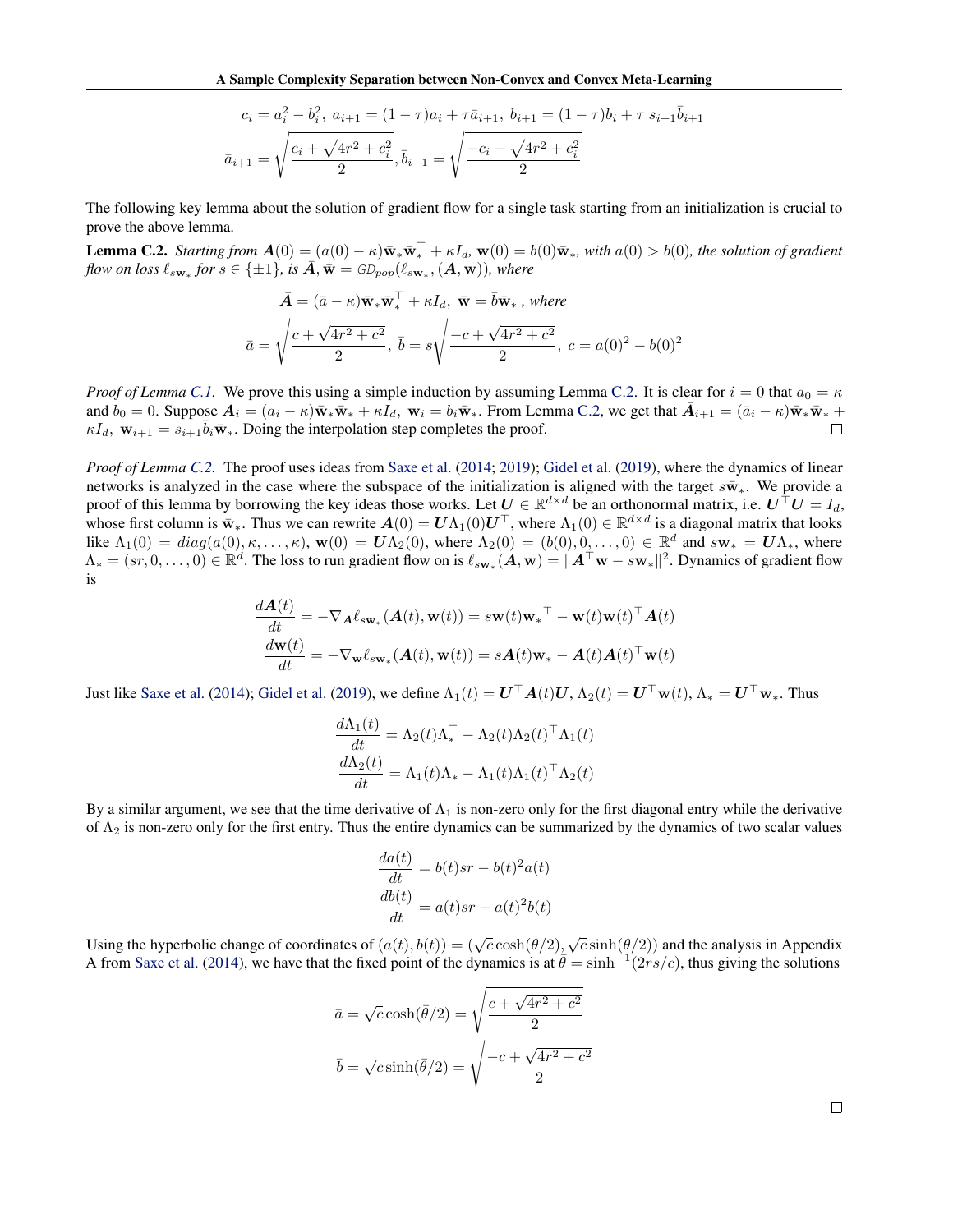<span id="page-9-0"></span>We now prove the key theorem that shows how the reptile update amplifies the component of the first layer in the direction of  $w_*$ . Precisely, it shows that with high probability over sampling of the training tasks,  $a_T$  from Lemma [C.1](#page--1-0) is large for appropriate choice of  $T$  and  $\tau$ .

**Theorem C.3.** Suppose  $\{a_i, b_i, c_i\}_{i=1}^T$  follow the dynamics from Lemma [C.1](#page--1-0) with  $\{s_1, \ldots, s_T\} \sim \{\pm 1\}^T$ . Then with probability at least  $1 - \delta$ ,  $a_T \geq \min \left\{ \frac{\sqrt{r}}{2\sqrt{\tau \log(T/\delta)}} , \sqrt{r} \frac{(\tau T)^{1/4}}{2} \right\}$ *f*. Picking  $\tau = T^{-1/3} \log(2T/\delta)^{-2/3}$ , we get that  $a_T \ge \frac{\sqrt{r}T^{1/6} \log(2T/\delta)^{-1/6}}{2} = \tilde{\Omega}(\sqrt{r}T^{1/6})$ 

*Proof.* The proof has 3 mains steps

- Step 1:  $a_i$  is non-decreasing and the increment in  $a_i$  is a decreasing function of  $|a_i b_i|$ . Also  $|a_i b_i| \leq r$ .
- *•* Step 2: With high probability, *|bi|* is small
- Step 3: Either  $|a_i b_i|$  is small, which gives an increment in  $a_i$ , otherwise, or  $a_i = \Omega(1/|b_i|)$  is large since  $|b_i|$  is small

**Step 1:** We first prove that  $a_i$  is non-decreasing, which happens if  $\bar{a}_{i+1} \geq a_i$  for every *i*.

$$
\bar{a}_{i+1}^2 - a_i^2 = \frac{c_i + \sqrt{4r^2 + c_i^2}}{2} - a_i^2 = \frac{a_i^2 - b_i^2 + \sqrt{4r^2 + (a_i^2 - b_i^2)^2} - 2a_i^2}{2}
$$

$$
= \frac{\sqrt{4r^2 + (a_i^2 - b_i^2)^2} - (a_i^2 + b_i^2)}{2} = \frac{\sqrt{4(r^2 - a_i^2b_i^2) + (a_i^2 + b_i^2)^2} - (a_i^2 + b_i^2)}{2}
$$

Thus  $|a_i b_i| < r$  will ensure that  $a_i$  is non-decreasing. We show that using induction,  $|a_0 b_0| = 0$  and assume  $|a_i b_i| \le r$ . Notice that since  $\bar{a}_{i+1}^2 - \bar{b}_{i+1} = a_i^2 - b_i^2$ , we have that  $(|a_i| - |\bar{a}_{i+1}|)(|b_i| - |\bar{b}_{i+1}|) \ge 0$ .

$$
|a_{i+1}b_{i+1}| = |(1-\tau)^2 a_i b_i + \tau^2 \bar{a}_{i+1} \bar{b}_{i+1} + \tau (1-\tau) a_i \bar{b}_{i+1} + \tau (1-\tau) b_i \bar{a}_{i+1}
$$
  
\n
$$
\leq (1-\tau)^2 |a_i b_i| + \tau^2 |\bar{a}_{i+1} \bar{b}_{i+1}| + \tau (1-\tau) [|a_i| |\bar{b}_{i+1}| + |b_i| |\bar{a}_{i+1}|]
$$
  
\n
$$
\leq (1-\tau)^2 r + \tau^2 r + \tau (1-\tau) [|a_i| |b_i| + |\bar{a}_{i+1}| |\bar{b}_{i+1}|] + \tau (1-\tau) (|a_i| - |\bar{a}_{i+1}|) (|\bar{b}_{i+1}| - |b_i|)
$$
  
\n
$$
\leq (1-\tau)^2 r + \tau^2 r + \tau (1-\tau) [r+r] + 0 = r
$$

Thus finishing the first step in the proof.

**Step 2:** We now move to the second step about  $|b_i|$  being small.

**Proposition C.4.** With probability at least  $1 - \delta$  over  $\{s_1, \ldots, s_T\}$ ,  $|b_i| \leq \sqrt{2r\tau \log(2T/\delta)}$ , for every  $i \in [T]$ 

From the dynamics, we have  $X_{i+1} = b_{i+1} - (1 - \tau)b_i = \tau s_{i+1} \overline{b}_{i+1}$ . Note that  $\overline{b}_{i+1}$  depends only on  $s_{1:i}$  and  $|\overline{b}_{i+1}| \leq \sqrt{r}$ , thus conditioned on  $s_{1:i}$ ,  $X_{i+1}$  is  $\tau\sqrt{r}$  sub-gaussian and  $\mathbb{E}[X_{i+1}|s_{1:i}] = \tau \mathbb{E}[s_{i+1}\overline{b}_{i+1}|s_{1:i}] = 0 = \tau \overline{b}_{i+1} \mathbb{E}[s_{i+1}|s_{1:i}] = 0$ . It is easy to verify that we can rewrite  $b_{i+1} = X_{i+1} + (1 - \tau)X_i + (1 - \tau)^2 X_{i-1} + \cdots + (1 - \tau)^i X_1$ , where we also use the fact that  $b_0 = 0$ . Using Markov's inequality we get

$$
\Pr(b_{i+1} > \nu) = \Pr(e^{tb_{i+1}} > e^{t\nu}) \le e^{-t\nu} \mathbb{E} e^{tb_{i+1}} = e^{-t\nu} \mathbb{E} e^{\frac{t^{i+1}_{\geq 0}(1-\tau)^j X_{i+1-j}}{j=0}}
$$

$$
= e^{-t\nu} \mathbb{E} \prod_{j=0}^{\frac{i+1}{j=0}} e^{t(1-\tau)^j X_{i+1-j}} = e^{-t\nu} \prod_{j=0}^{\frac{i}{j=0}} \mathbb{E} [e^{t(1-\tau)^j X_{i+1-j}} |s_{1:i-j}]
$$

$$
\leq^{(a)} e^{-t\nu} \prod_{j=0}^{\frac{i}{j}} e^{\frac{t^2\tau^2 r (1-\tau)^{2j}}{2}} = e^{-t\nu} e^{\frac{t^2\tau^2 r}{2}}
$$

$$
\leq e^{-t\nu} e^{\frac{t^2\tau^2 r \sum\limits_{j=0}^{\infty} (1-\tau)^{2j}}{2}} = e^{-t\nu} e^{\frac{t^2\tau^2 r}{2(1-(1-\tau)^2)}} = e^{-t\nu} e^{\frac{t^2\tau^2 r}{2(2\tau-\tau^2)}}
$$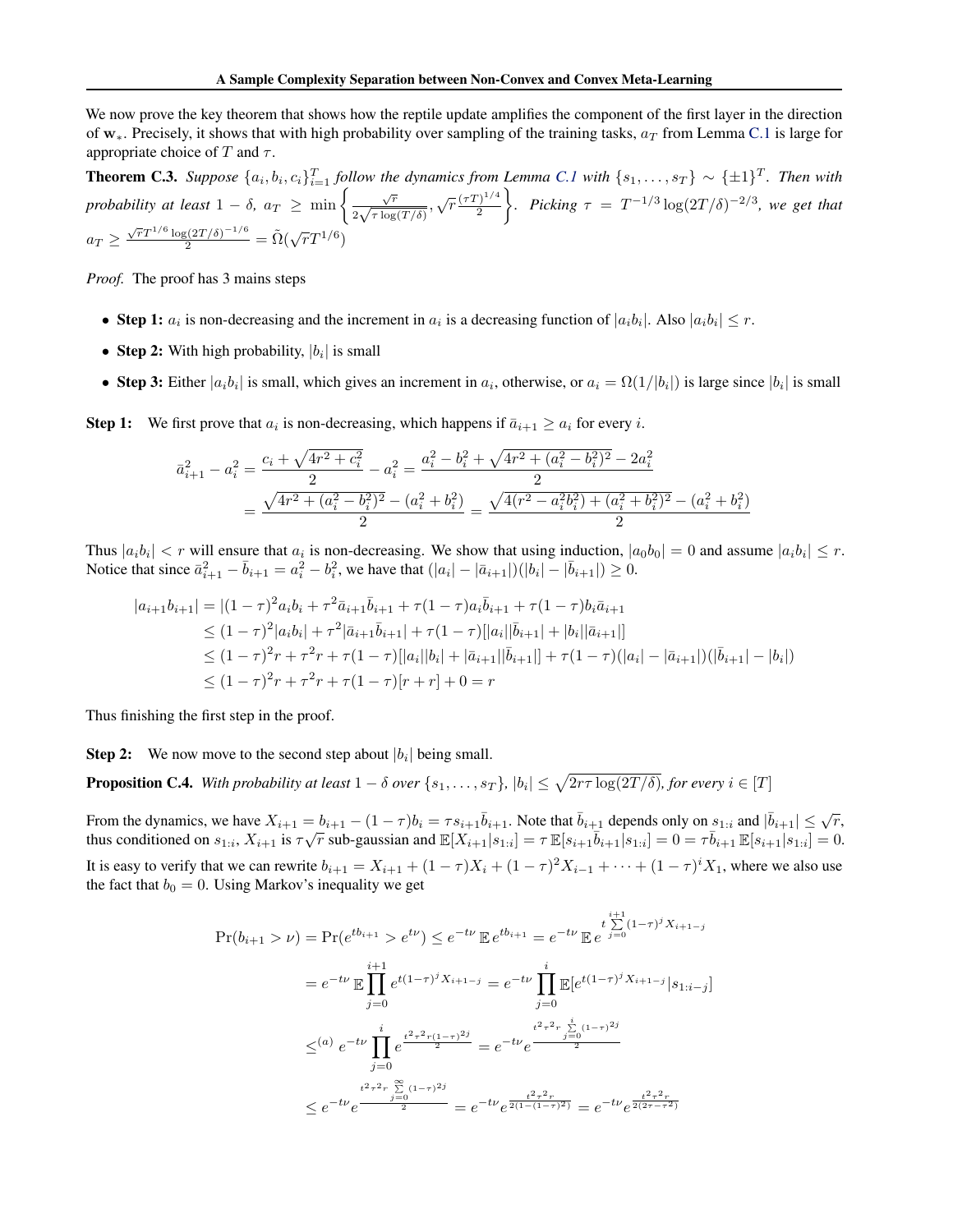$$
\leq^{(b)} e^{-t\nu} e^{\frac{t^2 \tau r}{2}}
$$

<span id="page-10-0"></span>Where for (*a*) we use the fact that  $(1 - \tau)^j X_{i+1-j}$  is zero mean and  $(1 - \tau)^{2j} \tau^2 r$ -subgaussian when conditioned on  $s_{1:i-j}$ , and for (b) we use  $\tau < 1$ . Picking the optimal value of  $t = \frac{\nu}{\tau r}$ , we get  $Pr(b_{i+1} > \nu) \le e^{-\frac{\nu^2}{2\tau r}}$ . By using the symmetry of  $b_{i+1}$  (since the sequence  $\{-s_1, \ldots, -s_T\}$  will give  $-b_{i+1}$  instead), we get that  $Pr(b_{i+1} < -\nu) \le e^{-\frac{\nu^2}{2\tau r}}$  and by union bound we get that  $Pr(\forall i \in [T], |b_i| > \nu) \leq 2Te^{-\frac{\nu^2}{2\tau r}}$ . Setting  $\nu = \sqrt{2r\tau \log(\frac{2T}{\delta})}$ , we get  $Pr(\forall i \in [T], |b_i| > \nu) \leq \delta$ 

Step 3: Let  $\gamma = \sqrt{2\tau \log(\frac{2T}{\delta})}$ ; from step 2 we have  $|b_i| \leq \sqrt{r}\gamma$ ,  $\forall i \in [T]$ . An easy induction can also show that  $|b_i| \leq \sqrt{r}$ . To show  $a_T$  is large, we assume that  $a_T < \alpha$  for some  $\alpha$  and see how large *T* can be without leading to a contradiction. We also assume that  $\alpha \geq 1$ , this assumptions will be justified in the end. Since  $a_i$  is non-decreasing, we also get that  $a_i \le \alpha \sqrt{r}$ ,  $\forall i \in [T]$ . If  $a_i b_i \ge \frac{r}{\sqrt{2}}$  for any i, then we have  $a_i \ge \frac{r}{\sqrt{2}b_i} \ge \frac{\sqrt{r}}{\sqrt{2}\gamma}$  which would finish the proof. If  $a_i b_i < \frac{r}{\sqrt{2}}$  for every *i*, then we will prove that there is at least a constant increment in  $a_i$ . Let  $\Delta_i = \bar{a}_{i+1} - a_i$ ; as shown in step 1,  $\dot{\Delta}_i \geq 0$ .

$$
(\Delta_i + a_i)^2 - a_i^2 = \frac{c_i + \sqrt{4r^2 + c_i^2}}{2} - a_i^2 = \frac{a_i^2 - b_i^2 + \sqrt{4r^2 + (a_i^2 - b_i^2)^2}}{2} - a_i^2
$$
  

$$
= \frac{\sqrt{4(r^2 - a_i^2b_i^2) + (a_i^2 + b_i^2)^2} - (a_i^2 + b_i^2)}{2}
$$
  

$$
\geq^{(a)} \frac{\sqrt{2r^2 + (a_i^2 + b_i^2)^2} - (a_i^2 + b_i^2)}{2}
$$
  

$$
\geq^{(b)} \frac{\sqrt{2r^2 + r^2(\alpha^2 + 1)^2} - r(\alpha^2 + 1)}{2} = r\frac{\sqrt{2 + (\alpha^2 + 1)^2} - (\alpha^2 + 1)}{2}
$$
  

$$
= r\frac{1}{\sqrt{2 + (\alpha^2 + 1)^2} + (\alpha^2 + 1)} \geq \frac{r}{\sqrt{2(\alpha^2 + 1)^2} + (\alpha^2 + 1)}
$$
  

$$
= \frac{r}{(\sqrt{2} + 1)(\alpha^2 + 1)}
$$

where (a) follows because  $|a_i b_i| < \frac{r}{\sqrt{2}}$  and (b) follows from the fact that  $\sqrt{x+y^2} - y \ge \sqrt{x+z^2} - z$  whenever  $y < z$ , where *x* here is  $2r^2$ , *y* is  $a_i^2 + b_i^2$  and *z* is  $r\alpha^2 + r$ . Thus we get

$$
\Delta_i \ge \sqrt{\frac{r}{(\sqrt{2}+1)(\alpha^2+1)} + a_i^2} - a_i \ge (a) \sqrt{\frac{r}{(\sqrt{2}+1)(\alpha^2+1)} + r\alpha^2} - \sqrt{r}\alpha
$$
  
=  $\sqrt{r} \left[ \sqrt{\frac{1}{(\sqrt{2}+1)(\alpha^2+1)} + \alpha^2} - \alpha \right] = \sqrt{r} \frac{\frac{1}{(\sqrt{2}+1)(\alpha^2+1)}}{\sqrt{\frac{1}{(\sqrt{2}+1)(\alpha^2+1)} + \alpha^2} + \alpha}$   
 $\ge \frac{\sqrt{r}}{(\sqrt{2}+1)(\alpha^2+1)^{3/2}} := \Delta$ 

From the dynamics,  $a_{i+1} = a_i + \tau(\bar{a}_{i+1} - a_i) \ge a_i + \tau \Delta_i \ge a_i + \tau \Delta = a_0 + (i+1)\tau \Delta$ . Thus  $a_T \ge T\tau \Delta$ . But we assumed that  $a_T \leq \alpha \sqrt{r}$ , so we have

$$
\sqrt{r}\alpha \ge T\tau\Delta \ge \frac{T\tau\sqrt{r}}{(\sqrt{2}+1)(\alpha^2+1)^{3/2}} \ge \frac{T\tau\sqrt{r}}{(\sqrt{2}+1)(\alpha^2+\alpha^2)^{3/2}} = \frac{T\tau\sqrt{r}}{(\sqrt{2}+4)\alpha^3}
$$

Thus we get that  $\alpha > \frac{(T\tau)^{1/4}}{2}$ . This completes the proof

We now prove why the initialization learned at the end of Reptile will help with sample complexity of new task. We denote  $\mathbf{X} \sim \mathcal{N}(0, I_d)^n$  as sampling n i.i.d. vectors from  $\mathcal{N}(0, I_d)$  and stacking them into a matrix  $\mathbf{X} \in \mathbb{R}^{n \times d}$ , and  $\Sigma_{\mathbf{X}} := \frac{1}{n} \mathbf{x}_i \mathbf{x}_i^{\top}$ **Lemma C.5.** *Given a symmetric and invertible*  $A \in \mathbb{R}^{d \times d}$  *as the first layer, the excess risk for learning the second layer is* 

$$
\mathcal{E}_n(\text{GD2}_{reg}^{\lambda}(\cdot; (\mathbf{A}, \mathbf{0}_d)), \mu_{\mathbf{w}_*}) = \mathop{\mathbb{E}}_{\mathbf{X} \sim \mathcal{N}(0, I_d)^n} [\lambda^2 || \mathbf{A} (\mathbf{A} \Sigma_{\mathbf{X}} \mathbf{A} + \lambda I_d)^{-1} \mathbf{A}^{-1} \mathbf{w}_* ||^2]
$$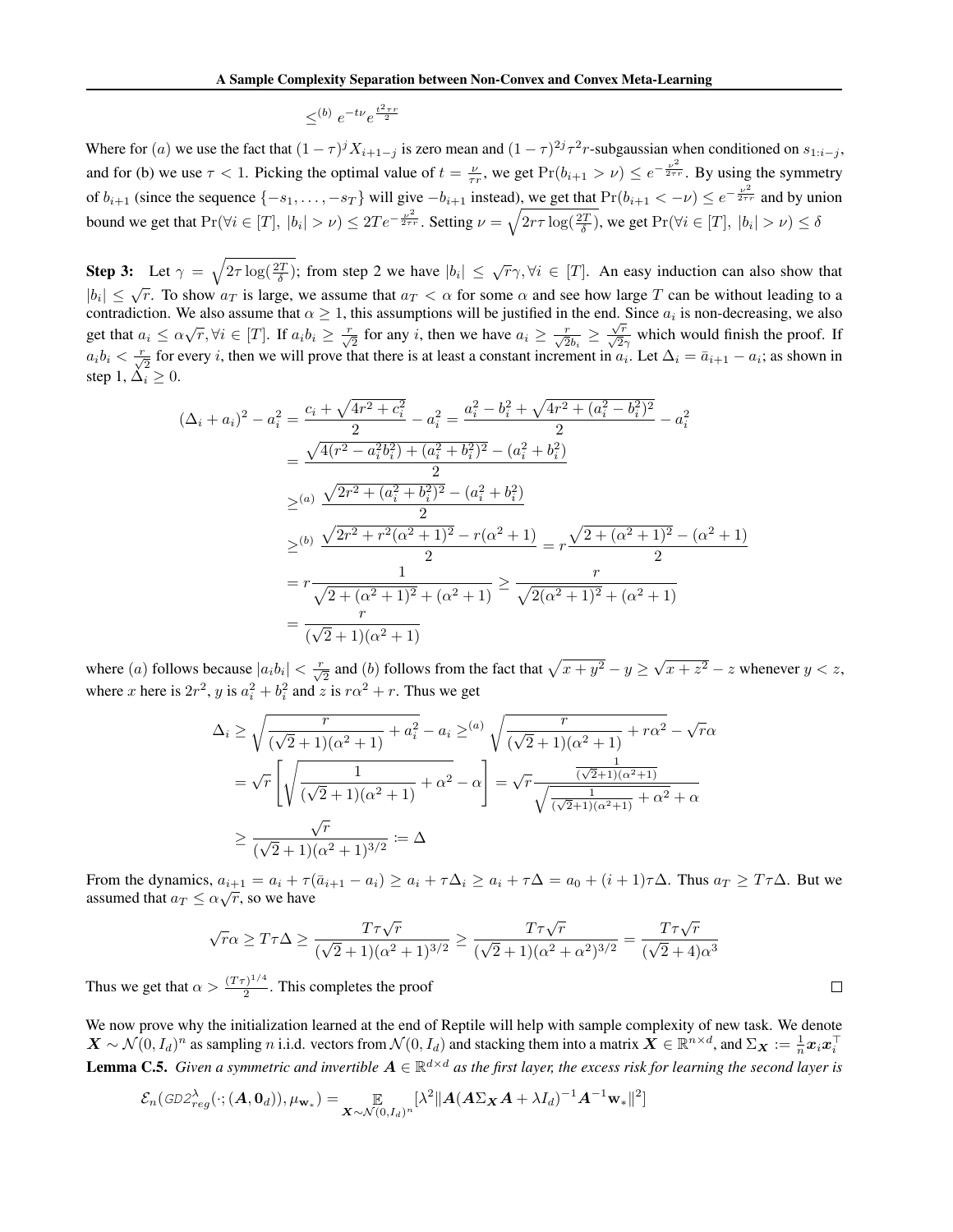$$
+ \frac{\sigma^2}{n} \mathop{\mathbb{E}}_{\mathbf{X} \sim \mathcal{N}(0, I_d)^n} tr \left( \mathbf{A} (\mathbf{A} \Sigma_{\mathbf{X}} \mathbf{A} + \lambda I_d)^{-1} \mathbf{A} \Sigma_{\mathbf{X}} \mathbf{A} (\mathbf{A} \Sigma_{\mathbf{X}} \mathbf{A} + \lambda I_d)^{-1} \mathbf{A} \right)
$$

*Proof of Lemma [C.5.](#page--1-0)* By definition, we have

$$
\mathcal{E}_{n,\lambda}(\mathbf{A}, \mu_{\mathbf{w}_*}) = \mathop{\mathbb{E}}_{s \sim \{\pm 1\}} \mathop{\mathbb{E}}_{S \sim \rho_{s_{\mathbf{w}_*}}^n} \ell_{s_{\mathbf{w}_*}}(\text{GD2}_{reg}^{\lambda}(S; (\mathbf{A}, \mathbf{0}_d))) - \sigma^2
$$

$$
= \mathop{\mathbb{E}}_{s \sim \{\pm 1\}} \mathop{\mathbb{E}}_{S \sim \rho_{s_{\mathbf{w}_*}}^n} \|s_{\mathbf{w}_*} - \text{GD2}_{reg}^{\lambda}(S; (\mathbf{A}, \mathbf{0}_d)))\|^2
$$

We first compute the inner expectation for  $s = 1$ , a similar calculation will work for  $s = -1$ . First, we state the solution for GD for the regularized loss  $\ell_{S,\lambda}$  starting from *A* and we prove this later. Let  $S = (\mathbf{X}, \mathbf{y})$  be all the samples and predictions, where  $X \in \mathbb{R}^{n \times d}$  and  $y \in \mathbb{R}^n$ . Define  $\xi = y - X^\top w_*$  to be the noise in the predictions; by the definition of  $\rho_{w_*}$ , we have that  $\xi \sim \mathcal{N}(0, \sigma^2 I_n)$ . We can now write the solution to  $GD2_{reg}^{\lambda}$  by using Lemma [B.5](#page-14-0) as

$$
\text{GD2}_{reg}^{\lambda}(S; (\boldsymbol{A}, \boldsymbol{0}_d)) = (\boldsymbol{A} \Sigma_{\boldsymbol{X}} \boldsymbol{A} + \lambda I_d)^{-1} (\boldsymbol{A} \Sigma_{\boldsymbol{X}} \mathbf{w}_{*} + \frac{1}{n} \boldsymbol{A} \boldsymbol{X}^{\top} \boldsymbol{\xi})
$$

The intuition is that  $\ell_{S,\lambda}(\cdot, A)$  has a unique solution because of the regularization, and gradient descent converges to that unique solution. Using this, we can compute the excess risk for  $\rho_{\mathbf{w}_*}$ 

$$
\mathbb{E}_{S \sim \rho_{\mathbf{w}_*}^n} \|\mathbf{w}_* - A \text{ GD2}_{reg}^{\lambda}(S; (A, \mathbf{0}_d))\|^2 = \mathbb{E}_{\substack{\mathbf{K} \sim \mathcal{N}(0, I_d)^n \\ \xi \sim \mathcal{N}(0, \sigma I_n)}} \|\mathbf{w}_* - A(A\Sigma_{\mathbf{X}}A + \lambda I_d)^{-1}(A\Sigma_{\mathbf{X}}\mathbf{w}_* + \frac{1}{n}A\mathbf{X}^\top \xi)\|^2
$$
\n
$$
= \mathbb{E}_{\substack{\mathbf{K} \sim \mathcal{N}(0, I_d)^n \\ \xi \sim \mathcal{N}(0, I_d)^n}} \|A(I_d - (A\Sigma_{\mathbf{X}}A + \lambda I_d)^{-1}(A\Sigma_{\mathbf{X}}A)) A^{-1} \mathbf{w}_* \|^2
$$
\n
$$
+ \mathbb{E}_{\substack{\mathbf{K} \sim \mathcal{N}(0, I_d)^n \\ \xi \sim \mathcal{N}(0, \sigma I_n)}} \|A(A\Sigma_{\mathbf{X}}A + \lambda I_d)^{-1} \frac{1}{n}A\mathbf{X}^\top \xi\|^2
$$
\n
$$
+ \frac{\mathbb{E}_{\mathbf{K} \sim \mathcal{N}(0, I_d)^n}}{\mathbb{E}_{\mathbf{K} \sim \mathcal{N}(0, I_d)^n}} \lambda^2 \|A(A\Sigma_{\mathbf{X}}A + \lambda I_d)^{-1} A^{-1} \mathbf{w}_* \|^2
$$
\n
$$
+ \frac{\sigma^2}{n} \mathbb{E}_{\mathbf{K} \sim \mathcal{N}(0, I_d)^n} \text{tr}\left(A(A\Sigma_{\mathbf{X}}A + \lambda I_d)^{-1}A\Sigma_{\mathbf{X}}A(A\Sigma_{\mathbf{X}}A + \lambda I_d)^{-1}A\right)
$$

**Lemma C.6.** Suppose  $A = (\alpha - \kappa)\bar{\mathbf{w}}_{*}\bar{\mathbf{w}}_{*}^{\top} + \kappa I_d$ , where  $\alpha \geq \kappa$ , then for  $\alpha = \text{poly}(\epsilon^{-1}, d, \kappa, ||\mathbf{w}_{*}||^{2}), \lambda = \Theta\left(\alpha^{3/2}\right)$  and  $n = \Omega(\log(\epsilon^{-1} \|\mathbf{w}_*\|_2))$ , we have the following,

$$
\mathbb{E}_{\substack{\mathbf{X}\sim\mathcal{N}(0,I_d)^n}}[\lambda^2\|\mathbf{A}(A\Sigma_{\mathbf{X}}\mathbf{A}+\lambda I_d)^{-1}\mathbf{A}^{-1}\mathbf{w}_*\|^2] \leq \epsilon
$$
  

$$
\mathbb{E}_{\substack{\mathbf{X}\sim\mathcal{N}(0,I_d)^n}}\text{tr}\left(\mathbf{A}(A\Sigma_{\mathbf{X}}\mathbf{A}+\lambda I_d)^{-1}\mathbf{A}\Sigma_{\mathbf{X}}\mathbf{A}(A\Sigma_{\mathbf{X}}\mathbf{A}+\lambda I_d)^{-1}\mathbf{A}\right) \leq 2+\epsilon
$$

*Proof.* We write the SVD of *A* as the following,

$$
\mathbf{A} = U \begin{bmatrix} \alpha & & & \\ & \kappa & & \\ & & \ddots & \\ & & & \kappa \end{bmatrix} U^{\top} := U D_{\alpha,\kappa} U^{\top}
$$

where  $D_{\alpha,\kappa} := \alpha e_1 e_1^{\dagger} + \kappa (I_d - e_1 e_1^{\dagger})$ , and we know  $U^{\dagger} \mathbf{w}_* = ||\mathbf{w}_*||e_1$ .

For simplicity, from now on we write  $\Sigma := U^\top \Sigma_{\mathbf{X}} U$  which is identically distributed as  $\Sigma_{\mathbf{X}}$ , and we let  $v \in \mathbb{R}^d$  denote the top eigenvector of  $D_{\alpha,\kappa} \Sigma D_{\alpha,\kappa}$ . Now we use an eigenvector perturbation argument to show *v* is close to  $e_1$  if  $\alpha$  is much larger than  $\kappa$ . For this purpose, we write  $D_{\alpha,\kappa} \Sigma D_{\alpha,\kappa} = \alpha^2 \Sigma_{11} e_1 e_1^\top + E$  where

$$
E := \kappa D_{\alpha,\kappa} \Sigma (I_d - \boldsymbol{e}_1 \boldsymbol{e}_1^\top) + \kappa (I_d - \boldsymbol{e}_1 \boldsymbol{e}_1^\top) \Sigma D_{\alpha,\kappa} + \kappa^2 (I_d - \boldsymbol{e}_1 \boldsymbol{e}_1^\top) \Sigma (I_d - \boldsymbol{e}_1 \boldsymbol{e}_1^\top)
$$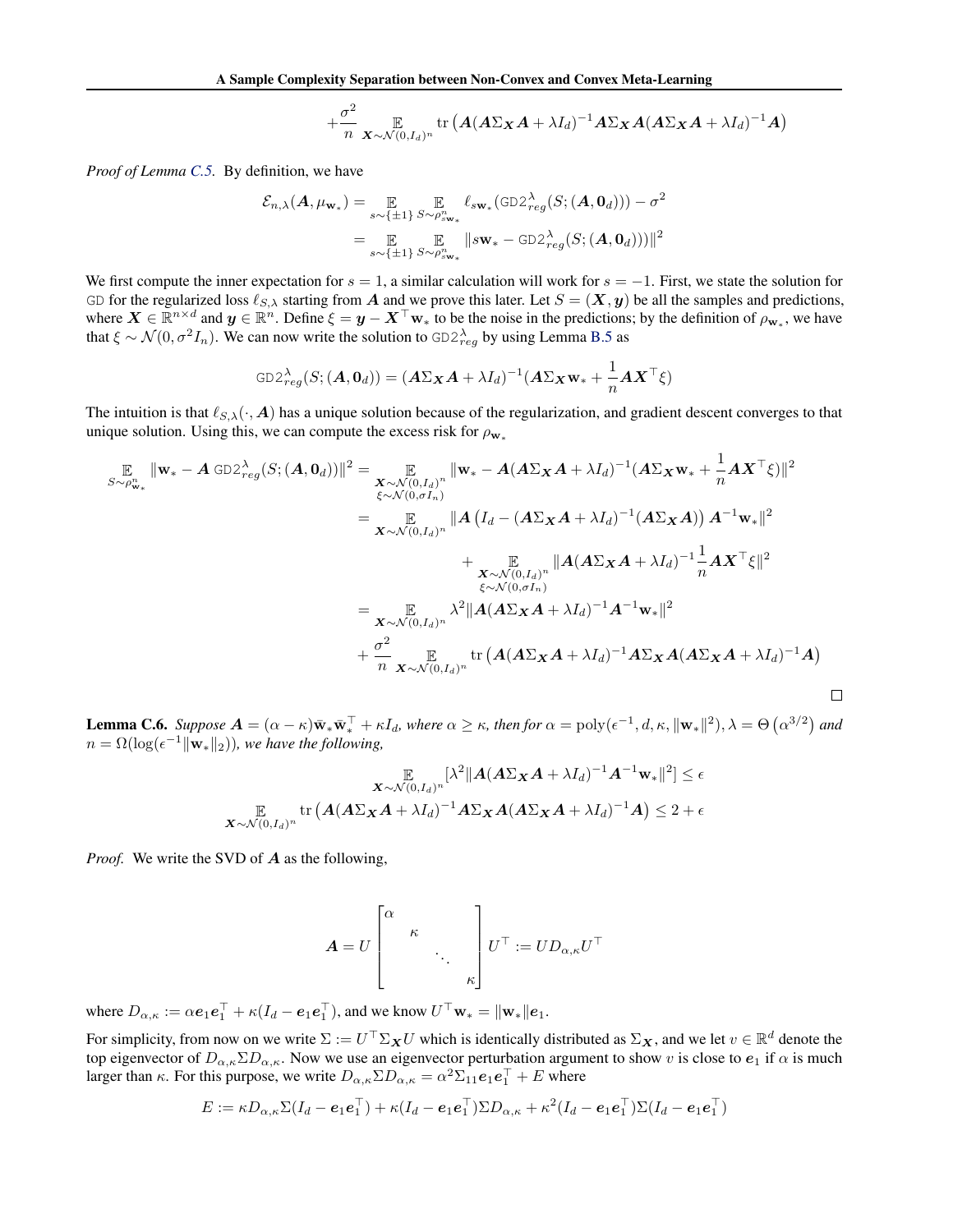<span id="page-12-0"></span>It is clear that

$$
||E||_F \le (2\kappa ||D_{\alpha,\kappa}||_2 ||I_d - e_1e_1||_F + \kappa^2 ||I_d - e_1e_1||_F^2) ||\Sigma||_F
$$
  
 
$$
\le (2\alpha d\kappa + d\kappa^2) \operatorname{tr}(\Sigma)
$$

By the Davis-Kahan theorem [\(Davis & Kahan,](#page-8-0) [1970\)](#page-8-0), we have

$$
||vv^\top - \boldsymbol{e}_1 \boldsymbol{e}_1^\top||_F \leq 2\sqrt{2} \frac{||E||_F}{\alpha^2 \Sigma_{11}} \leq C \frac{\left(2\alpha d\kappa + d\kappa^2\right) \text{tr}(\Sigma)}{\alpha^2 \Sigma_{11}}
$$

where *C* is an absolute constant. Furthermore, we can bound the eigenvalues of  $D_{\alpha,\kappa} \Sigma D_{\alpha,\kappa}$  using Weyl's inequality:

$$
\left|\sigma_1(D_{\alpha,\kappa} \Sigma D_{\alpha,\kappa}) - \alpha^2 \Sigma_{11}\right| \leq \|E\|_F \leq \left(2\alpha d\kappa + d\kappa^2\right) \text{tr}(\Sigma)
$$
  

$$
\forall i: 2 \leq i \leq d, \quad \left|\sigma_i(D_{\alpha,\kappa} \Sigma D_{\alpha,\kappa})\right| \leq \|E\|_F \leq \left(2\alpha d\kappa + d\kappa^2\right) \text{tr}(\Sigma)
$$

where  $\sigma_1$  denotes the largest eigenvalue and  $\sigma_i$ 's are the rest. It follows that

$$
\lambda^{2} \|\mathbf{A}(\mathbf{A}\Sigma_{\mathbf{X}}\mathbf{A} + \lambda I_{d})^{-1}\mathbf{A}^{-1}\mathbf{w}_{*}\|^{2} = \lambda^{2} \|\mathbf{w}_{*}\|^{2} \|D_{\alpha,\kappa}(D_{\alpha,\kappa}\Sigma D_{\alpha,\kappa} + \lambda I_{d})^{-1} D_{\alpha,\kappa}^{-1} e_{1}\|^{2}
$$
\n
$$
\leq \frac{\lambda^{2} \|\mathbf{w}_{*}\|^{2}}{(\alpha^{2}\Sigma_{11} - (2\alpha d\kappa + d\kappa^{2}) \operatorname{tr}(\Sigma) + \lambda)^{2}} \|D_{\alpha,\kappa}vv^{\top}\frac{1}{\alpha}e_{1}\|^{2} + \|D_{\alpha,\kappa}(I_{d} - vv^{\top})\frac{1}{\alpha}e_{1}\|^{2} \|\mathbf{w}_{*}\|^{2}
$$
\n
$$
\leq \frac{\lambda^{2}}{(\alpha^{2}\Sigma_{11} - (2\alpha d\kappa + d\kappa^{2}) \operatorname{tr}(\Sigma) + \lambda)^{2}} \|\mathbf{w}_{*}\|^{2} + \left(1 + \frac{d\kappa}{\alpha}\right)^{2} \|vv^{\top} - e_{1}e_{1}^{\top}\|_{F}^{2} \|\mathbf{w}_{*}\|^{2}
$$
\n
$$
\leq \frac{\lambda^{2}}{(\alpha^{2}\Sigma_{11} - (2\alpha d\kappa + d\kappa^{2}) \operatorname{tr}(\Sigma) + \lambda)^{2}} \|\mathbf{w}_{*}\|^{2} + \left(1 + \frac{d\kappa}{\alpha}\right)^{2} \frac{(2\alpha d\kappa + d\kappa^{2})^{2} \operatorname{tr}(\Sigma)^{2}}{(\alpha^{2}\Sigma_{11})^{2}} \|\mathbf{w}_{*}\|^{2}
$$

where  $C'$  is another absolute constant.

Finally, we note that  $n\Sigma_{ii} \sim \chi^2(n)$ , i.e.,  $\chi^2$  distribution with *n* degree of freedom for all  $i \in [d]$ . Thus by standard concentration bound, we have  $Pr\left[\Sigma_{11} \geq 0.9 \land \text{tr}(\Sigma) \leq 2d\right] \geq 1 - \exp(-\Omega(n))$ . To evaluate the expectations, we condition on two events, namely  $\Sigma_{11} \geq 0.9 \wedge \text{tr}(\Sigma) \leq 2d$  and its complement. Thus in the case where  $\alpha = \Omega \left( \max\{\epsilon^{-1} d^4 \kappa^4 ||\mathbf{w}_*||^2\} \right)$ ,  $\lambda = \Theta(\alpha^{3/2})$  and  $n = \Omega\left(\log(\epsilon^{-1} \|\mathbf{w}_*\|)\right)$ , we have

$$
\mathbf{X} \sim \mathcal{N}(0, I_d)^n \left[\lambda^2 \|\mathbf{A} (\mathbf{A} \Sigma_{\mathbf{X}} \mathbf{A} + \lambda I_d)^{-1} \mathbf{A}^{-1} \mathbf{w}_* \|^2\right]
$$
\n
$$
\leq \|\mathbf{w}_*\|^2 \exp(-\Omega(n))
$$
\n
$$
+ (1 - \exp(-\Omega(n)) \|\mathbf{w}_*\|^2 \left(\frac{\lambda^2}{(0.9 \cdot \alpha^2 - 4\alpha d^2 \kappa - 2d^2 \kappa^2 + \lambda)^2} + 4\left(1 + \frac{d\kappa}{\alpha}\right)^2 \frac{\left(2\alpha d\kappa + d\kappa^2\right)^2 d^2}{(0.9 \cdot \alpha^2)^2}\right)
$$
\n
$$
\leq \epsilon
$$

For the second part, we have

$$
\mathbb{E}_{\mathbf{X} \sim \mathcal{N}(0, I_d)^n} \|A(A\Sigma_{\mathbf{X}}A + \lambda I_d)^{-1} A \mathbf{X}^\top\|_F^2 \leq \mathbb{E}_{\mathbf{X} \sim \mathcal{N}(0, I_d)^n} \|A\|_2^2 \operatorname{tr}((A\Sigma_{\mathbf{X}}A + \lambda I_d)^{-2} A \Sigma_{\mathbf{X}}A)\|_F
$$
\n
$$
= \mathbb{E}_{\mathbf{X} \sim \mathcal{N}(0, I_d)^n} \left[ \alpha^2 \sum_{i=1}^d \frac{\sigma_i (D_{\alpha,\kappa} \Sigma D_{\alpha,\kappa})}{(\sigma_i (D_{\alpha,\kappa} \Sigma D_{\alpha,\kappa}) + \lambda)^2} \right]
$$
\n
$$
\leq \mathbb{E}_{\mathbf{X} \sim \mathcal{N}(0, I_d)^n} \left[ \frac{\sigma_1 (D_{\alpha,\kappa} \Sigma D_{\alpha,\kappa})}{\sigma_1 (D_{\alpha,\kappa} \Sigma D_{\alpha,\kappa}) + \lambda} \cdot \frac{\alpha^2}{\sigma_1 (D_{\alpha,\kappa} \Sigma D_{\alpha,\kappa}) + \lambda} + (d - 1) \frac{\alpha^2}{\lambda^2} \|E\|_F \right]
$$
\n
$$
\leq \mathbb{E}_{\mathbf{X} \sim \mathcal{N}(0, I_d)^n} \left[ \frac{\alpha^2}{\sigma_1 (D_{\alpha,\kappa} \Sigma D_{\alpha,\kappa}) + \lambda} + (d - 1) \frac{\alpha^2}{\lambda^2} \left( 2\alpha d\kappa + d\kappa^2 \right) \operatorname{tr}(\Sigma) \right]
$$
\n
$$
\leq \mathbb{E}_{\mathbf{X} \sim \mathcal{N}(0, I_d)^n} \left[ \frac{\alpha^2}{\alpha^2 \Sigma_{11} - (2\alpha d\kappa + d\kappa^2) \operatorname{tr}(\Sigma) + \lambda} \right] + \frac{\alpha^2}{\lambda^2} (2d^3\kappa^2 + d^2\kappa^2)
$$
\n
$$
\xrightarrow{\text{Var}(0, I_d)^n} \left[ \frac{\alpha^2}{\alpha^2 \Sigma_{11} - (2\alpha d\kappa + d\kappa^2) \operatorname{tr}(\Sigma) + \lambda} \right] + \frac{\alpha^2}{\lambda^2} (2d^3\kappa
$$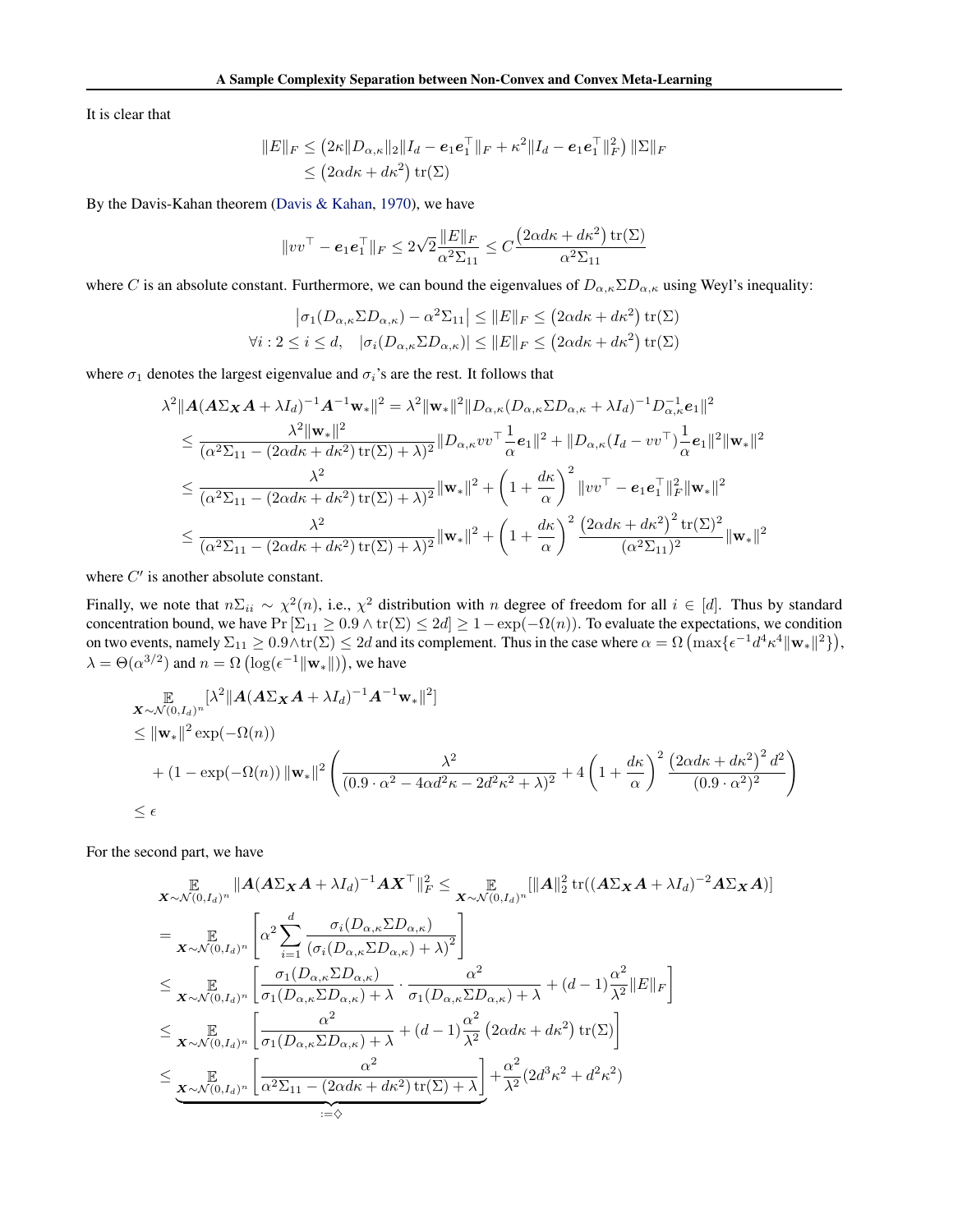In order to bound  $\Diamond$ , we first condition on the event of  $\mathcal{E} := \Sigma_{11} \ge \frac{1}{\sqrt{\alpha}} \wedge \text{tr}(\Sigma) \le \frac{d\sqrt{\alpha}}{8}$  which occurs with overwhelming probability. In fact, we have by the standard concentration bound and the CDF of  $\chi^2(n)$  distribution, i.e.,  $Pr[\Sigma_{11} \leq \frac{1}{\sqrt{\alpha}}] \leq$  $(1/\alpha)^{n/4}$  that

$$
\Pr[\mathcal{E}] \ge 1 - \alpha^{-n/4} - \exp(-\Omega(\sqrt{\alpha}))
$$

It follows that

$$
\diamondsuit \leq \mathop{\mathbb{E}}_{\mathbf{X} \sim \mathcal{N}(0, I_d)^n} \left[ \frac{\alpha^2}{\alpha^2 \Sigma_{11} - (2\alpha d\kappa + d\kappa^2) \operatorname{tr}(\Sigma) + \lambda} \middle| \mathcal{E} \right] \Pr[\mathcal{E}] \n+ \mathop{\mathbb{E}}_{\mathbf{X} \sim \mathcal{N}(0, I_d)^n} \left[ \frac{\alpha^2}{\alpha^2 \Sigma_{11} - (2\alpha d\kappa + d\kappa^2) \operatorname{tr}(\Sigma) + \lambda} \middle| -\mathcal{E} \right] (1 - \Pr[\mathcal{E}]) \n\leq \mathop{\mathbb{E}}_{\mathbf{X} \sim \mathcal{N}(0, I_d)^n} \left[ \frac{\alpha^2}{\alpha^2 \Sigma_{11} - (2\alpha d\kappa + d\kappa^2) \operatorname{tr}(\Sigma) + \lambda} \middle| \mathcal{E} \right] \Pr[\mathcal{E}] + \alpha^2 (1 - \Pr[\mathcal{E}]) \n\leq \mathop{\mathbb{E}}_{\mathbf{X} \sim \mathcal{N}(0, I_d)^n} \left[ \frac{\alpha^2}{\alpha^2 \Sigma_{11} - (2\alpha d\kappa + d\kappa^2) \operatorname{tr}(\Sigma) + \lambda} \middle| \mathcal{E} \right] + \alpha^2 \left( \alpha^{-n/4} + \exp(-\Omega(\sqrt{\alpha})) \right) \n\leq \mathop{\mathbb{E}}_{\mathbf{X} \sim \mathcal{N}(0, I_d)^n} \left[ \frac{\alpha^2}{0.5 \cdot \alpha^2 \Sigma_{11} + \lambda} \middle| \mathcal{E} \right] \left( 1 - \alpha^{-n/4} - \exp(-\Omega(\sqrt{\alpha})) \right) + \alpha^2 \left( \alpha^{-n/4} + \exp(-\Omega(\sqrt{\alpha})) \right) \n\leq \mathop{\mathbb{E}}_{\mathbf{X} \sim \mathcal{N}(0, I_d)^n} \left[ \frac{\alpha^2}{0.5 \cdot \alpha^2 \Sigma_{11} + \lambda} \middle| \mathcal{E} \right] + \alpha^2 \left( \alpha^{-n/4} + \exp(-\Omega(\sqrt{\alpha})) \right) \n\leq \mathop{\mathbb{E}}_{\mathbf{X} \sim \mathcal{N}(0, I_d)^n} \left[ \frac{2
$$

where we use the fact that  $\mathbb{E}[2/\Sigma_{11}|\mathcal{E}] \leq \mathbb{E}[2/\Sigma_{11}]$  and the expectation of inverse  $\chi^2$  distribution. Putting it together and assuming  $\alpha = \Omega\left(\text{poly}(\epsilon^{-1}d^3\kappa^2)\right), \lambda = \alpha^{3/2}$  and  $n \ge 10$ , we conclude

$$
\mathbf{X} \sim \mathcal{N}(0, I_d)^n \|A(A\Sigma_{\mathbf{X}} A + \lambda I_d)^{-1} A \mathbf{X}^\top\|_F^2
$$
\n
$$
\leq \frac{2n}{n-2} + \alpha^2 \left(\alpha^{-n/4} + \exp(-\Omega(\sqrt{\alpha}))\right) + \frac{\alpha^2}{\lambda^2} (2d^3 \kappa^2 + d^2 \kappa^2)
$$
\n
$$
\leq 2 + \epsilon
$$

 $\Box$ 

#### C.2. Proof of Main Results

Reptile: We finally prove the main theorem about the success of Reptile.

(Theorem [5.1\)](#page-4-0). *Starting with*  $(A_0, w_0) = (\kappa I_d, 0_d)$ , let  $A_T =$  Reptile $(\rho_{1:T}, (A_0, w_0))$  be the initialization learned using T tasks  $\{\rho_1,\ldots,\rho_T\} \sim_{i.i.d.} \mu_{\mathbf{w}_*}^T$ . If  $T \geq poly(d,r,1/\epsilon,\log(1/\delta),\kappa)$  and  $\tau = \mathcal{O}(T^{-1/3})$ , then with probability at *least*  $1 - \delta$  *over sampling of*  $T$  *tasks,* 

$$
\min_{\lambda \geq 0} \mathcal{E}_n(\text{GD2}_{reg}^{\lambda}(\cdot; (\boldsymbol{A}_T, \boldsymbol{0}_d)), \mu_{\mathbf{w}_*}) \leq \epsilon + \frac{cr^2}{n}
$$

*for a small constant c. Thus with the same probability, we have*

$$
\min_{\lambda \geq 0} n_{\epsilon}(\text{GD2}_{reg}^{\lambda}(\cdot; \mathbf{A}_T, \mathbf{0}_d), \mu_{\mathbf{w}_*}) = \mathcal{O}\left(\frac{r^2}{\epsilon}\right)
$$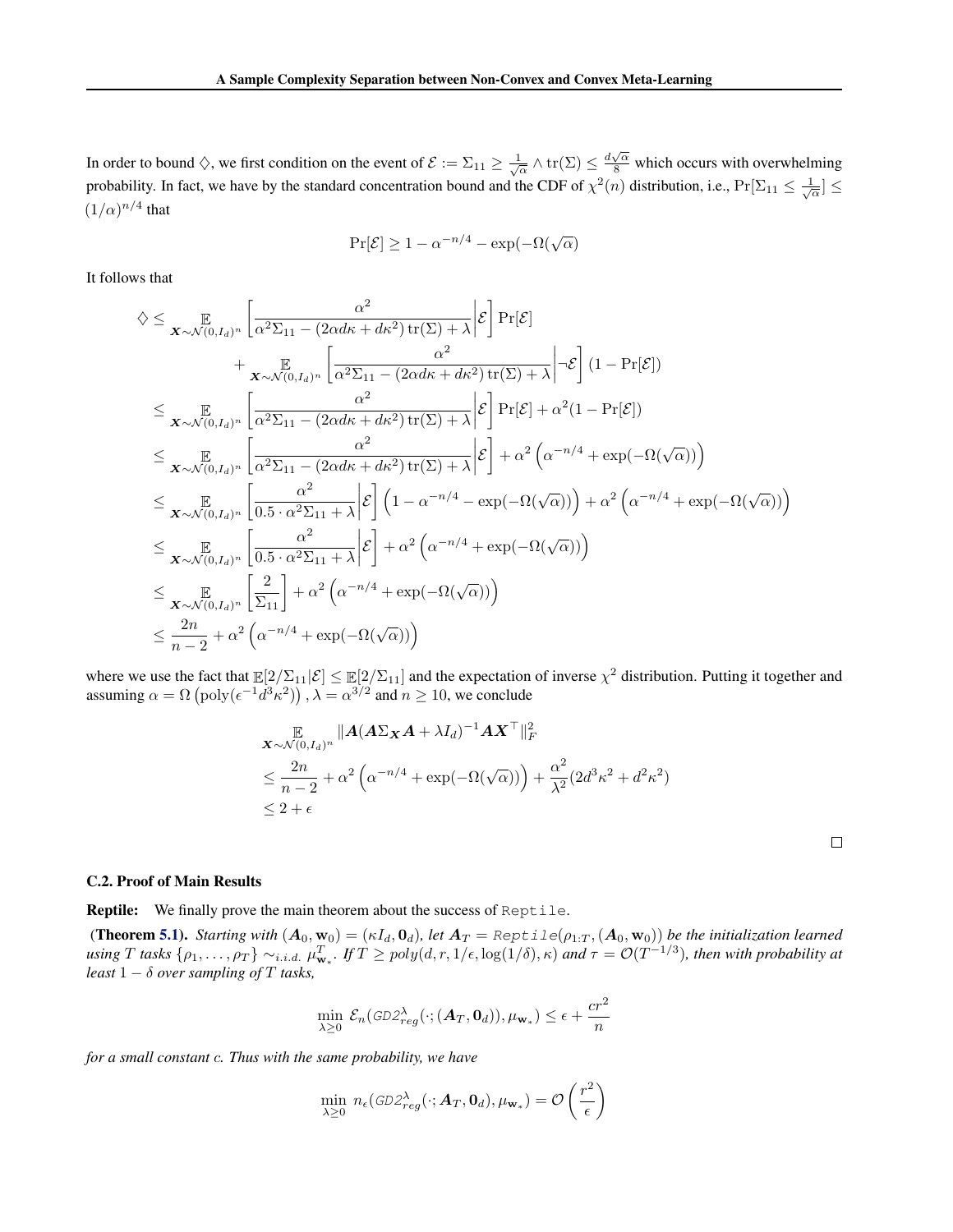<span id="page-14-0"></span>*Proof of Theorem [5.1.](#page-4-0)* The theorem essentially follows from Lemma [C.1,](#page--1-0) Theorem [C.3,](#page--1-0) Lemma [C.5](#page--1-0) and Lemma [C.6.](#page--1-0) From Lemma [C.1](#page--1-0) and Theorem [C.3,](#page--1-0) we get that with probability at least  $1 - \delta$  choosing  $\tau = T^{-1/3} \log(2T/\delta)^{-2/3}$  will ensure  $A_T = (\alpha - \kappa)\bar{w}_*\bar{w}_* + \kappa I_d$  with  $\alpha = \Omega(\sqrt{T}T^{1/6})$ . Combining Lemma [C.5](#page--1-0) and Lemma [C.6](#page--1-0) we know that if  $\alpha = \Omega(\text{poly}(\epsilon^{-1}, d, \kappa, r))$ , then  $\mathcal{E}_n(\text{GD2}_{reg}^{\lambda}(\cdot; (A, \mathbf{0}_d)), \mu_{\mathbf{w}_*}) \leq \frac{\epsilon}{2} + \frac{c\sigma^2}{n} = \frac{\epsilon}{2} + \frac{cr^2}{n}$ . To ensure  $\alpha$  is this large, we just need that the number of tasks to satisfy  $T = poly(\epsilon^{-1}, d, \kappa, r, \log(\delta^{-1}))$  for the appropriate polynomial from Lemma [C.6.](#page--1-0) Thus for  $\mathcal{E}_n(\text{GD2}_{reg}^{\lambda}(\cdot; (A, \mathbf{0}_d)), \mu_{\mathbf{w}_*}) \le \epsilon$ , we just need  $n = \Omega\left(\frac{r^2}{\epsilon}\right)$ ⌘ samples for a new task, completing the proof.  $\Box$ 

Representation learning: We now prove the main theorem about the success of RepLearn.

**(Theorem [5.2\)](#page-5-0).** Starting with  $(A_0, w_{0,1:T}) = (\kappa I_d, 0_d, ..., 0_d)$ , let  $A_T = \text{RepLearn}(\rho_{1:T}, (A_0, w_{0,1:T}))$ , be the initialization learned using T tasks  $\{\rho_1,\ldots,\rho_T\} \sim_{i.i.d.} \mu_{\mathbf{w}_*}^T$ . If  $T \geq poly(d,r,1/\epsilon,\log(1/\delta),\kappa)$ , then with probability at *least*  $1 - \delta$  *over sampling of the T tasks,* 

$$
\min_{\lambda \geq 0} \mathcal{E}_n(\textit{GD2}_{reg}^{\lambda}(\cdot; (\boldsymbol{A}_T, \boldsymbol{0}_d)), \mu_{\mathbf{w}_*}) \leq \epsilon + \frac{cr^2}{n}
$$

*for a small constant c. Thus with the same probability, we have*

$$
\min_{\lambda \geq 0} n_{\epsilon}(\text{GD2}_{reg}^{\lambda}(\cdot; \mathbf{A}_T, \mathbf{0}_d), \mu_{\mathbf{w}_*}) = \mathcal{O}\left(\frac{r^2}{\epsilon}\right)
$$

*Proof of Theorem [5.2.](#page-5-0)* The proof of this is very similar to the proof of Theorem [5.1](#page-4-0) above. Just as in that proof, we need to show that for a large enough *T*,  $A_T := A_T^{\text{Replace}} = (\alpha - \kappa) \mathbf{w}_* \mathbf{w}_*^\top + \kappa I_d$  for a large enough  $\alpha$ . The theorem will then follow from Lemma [C.5](#page--1-0) and Lemma [C.6](#page--1-0) just as in the previous proof. To prove the closed form solution for *A<sup>T</sup>* , we use the following lemma that is very similar to Lemma [C.2](#page--1-0)

**Lemma C.7.** *Starting from*  $\mathbf{A}(0) = (a(0) - \kappa) \bar{\mathbf{w}}_* \bar{\mathbf{w}}_*^{\perp} + \kappa I_d$ ,  $\mathbf{w}_i(0) = \mathbf{0}_d$ ,  $i \in [T]$ , with  $a(0) > 0$ , the solution of gradient *flow on loss*  $\mathcal{L}_{rep}(A, \mathbf{w}_{1:T})$  *for*  $s \in \{\pm 1\}$ *, is*  $\overline{A}, \overline{\mathbf{w}}_{1:T}$ *, where* 

$$
\bar{A} = (\bar{a} - \kappa)\bar{\mathbf{w}}_{*}\bar{\mathbf{w}}_{*}^{\top} + \kappa I_{d}, \ \bar{\mathbf{w}}_{i} = \bar{b}_{i}\bar{\mathbf{w}}_{*}, \ where
$$
\n
$$
\bar{a} = \sqrt{\frac{a(0)^{2} + \sqrt{4r^{2}T + a(0)^{4}}}{2}}, \ \bar{b}_{i} = s_{i}\sqrt{\frac{-a(0)^{2} + \sqrt{4r^{2}T + a(0)^{4}}}{2}}
$$

*Proof.* We first rewrite the representation learning objective using the derivation in Section [6.2](#page-6-0) as follows

$$
\mathcal{L}_{rep}(\boldsymbol{A}, \mathbf{w}_{1:T}) = \frac{1}{T} ||\boldsymbol{A}^\top \boldsymbol{W} - \boldsymbol{W}_*||^2
$$
\n(13)

where  $W \in \mathbb{R}^{d \times T}$ ,  $W_* \in \mathbb{R}^{d \times T}$  and the *i*<sup>th</sup> column of W is  $w_i$  and the *i*<sup>th</sup> column of  $W_*$  is  $s_i w_*$ . Just as in Lemma [C.2,](#page--1-0) we define *U* to be an orthogonal matrix whose first column is  $\bar{w}_*$ . We also define  $V \in \mathbb{R}^T$  to be the vector of the signs of the tasks, i.e.  $V = \frac{1}{\sqrt{T}}(s_1,\ldots,s_T)$ . We can then rewrite  $A(0) = U\Lambda_1(0)U^\top$ , where  $\Lambda_1(0) \in \mathbb{R}^{d \times d}$  is a diagonal matrix that looks like  $\Lambda_1(0) = diag(a(0), \kappa, \dots, \kappa)$ ,  $W(0) = U\Lambda_2(0)V^\top$ , where  $\Lambda_2(0) = (b(0), 0, \dots, 0) \in \mathbb{R}^d$  with  $b(0) = 0$ <br>and  $W_* = U\Lambda_* V^\top$ , where  $\Lambda_* = (\sqrt{T}r, 0, \dots, 0) \in \mathbb{R}^d$ . Note that  $U^\top U = I_d$  and  $V^\top V = 1$ 

The dynamics of gradient flow on *Lrep* using *Equation* [13](#page--1-0) is

$$
\frac{d\mathbf{A}(t)}{dt} = \mathbf{W}(t)\mathbf{W}_{*}^{\top} - \mathbf{W}(t)\mathbf{W}(t)^{\top}\mathbf{A}(t)
$$

$$
\frac{d\mathbf{W}(t)}{dt} = \mathbf{A}(t)\mathbf{W}_{*} - \mathbf{A}(t)\mathbf{A}(t)^{\top}\mathbf{W}(t)
$$

By defining  $\Lambda_1(t) = U^\top A(t)U$ ,  $\Lambda_2(t) = U^\top W(t)V$ ,  $\Lambda_* = U^\top W_*V$ , we can multiply the above dynamics by  $U^\top$  on the left and  $V$  on the right, and use the properties above to get

$$
\frac{d\Lambda_1(t)}{dt} = \Lambda_2(t)\Lambda_*^{\top} - \Lambda_2(t)\Lambda_2(t)^{\top}\Lambda_1(t)
$$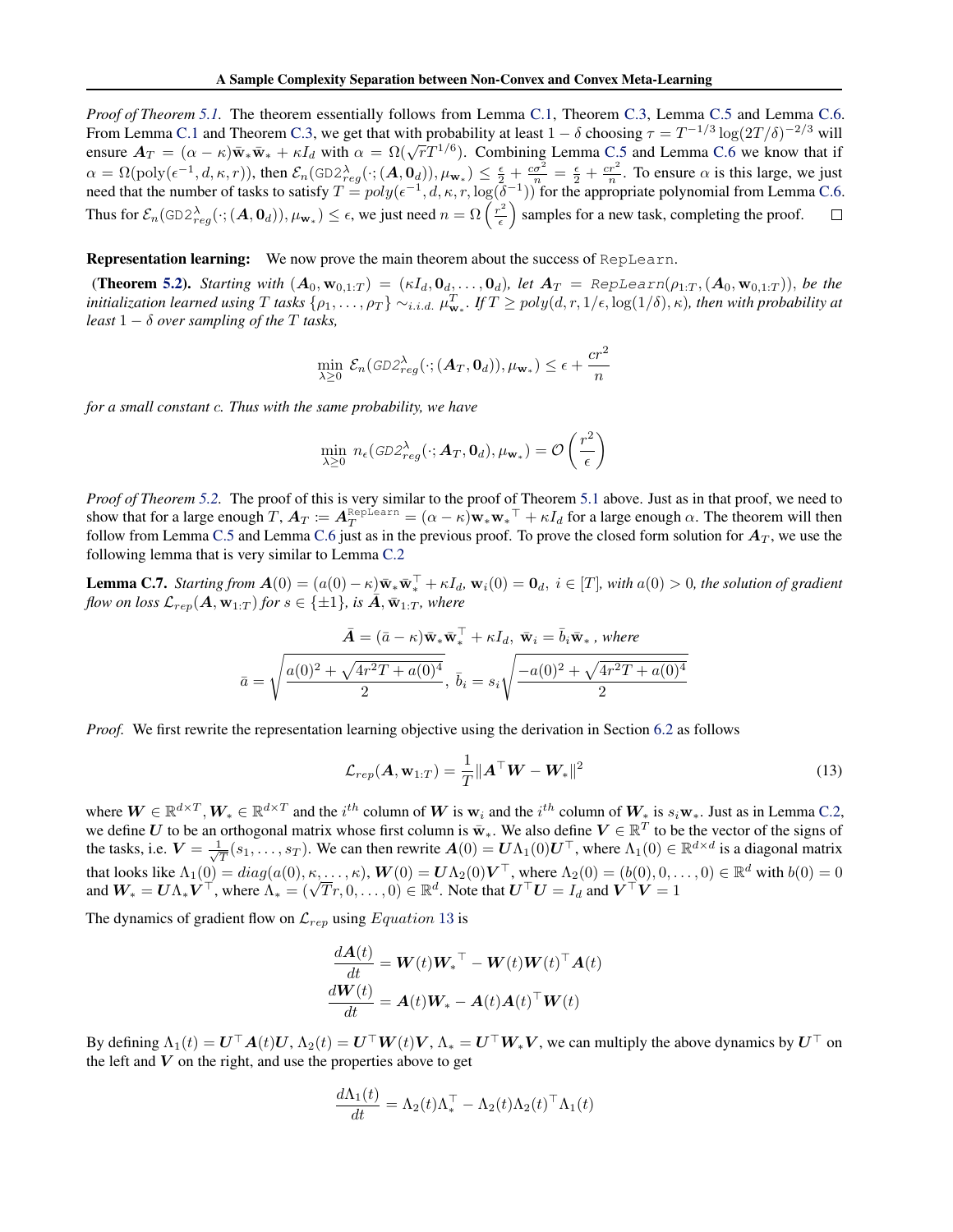$$
\frac{d\Lambda_2(t)}{dt} = \Lambda_1(t)\Lambda_*^{\top} - \Lambda_1(t)\Lambda_1(t)^{\top}\Lambda_2(t)
$$

Just like Lemma [C.2,](#page--1-0) this reduces to a scalar dynamics and the solution we get is  $\bar{A} = U \bar{\Lambda}_1 U^\top$ ,  $\bar{W} = U \bar{\Lambda}_2 V^\top$ , where  $\bar{\Lambda}_1 = diag(\bar{a}, \kappa, \ldots, \kappa), \bar{\Lambda}_2 = (\bar{b}, 0, \ldots, 0)$  and

$$
\bar{a} = \sqrt{\frac{a(0)^2 + \sqrt{4r^2T + a(0)^4}}{2}}, \ \ \bar{b} = \sqrt{\frac{-a(0)^2 + \sqrt{4r^2T + a(0)^4}}{2}}
$$

This completes the proof of the lemma.

Back to the main theorem, we see from the above lemma that  $\alpha = \Omega(\sqrt{r}T^{1/4})$ , where  $A_T = (\alpha - \kappa)w_*w_*^\top + \kappa I_d$ . So making  $T = poly(\epsilon^{-1}, d, \kappa, r, \log(\delta^{-1}))$  large enough will make  $\alpha$  large enough to invoke Lemma [C.5](#page--1-0) and Lemma [C.6](#page--1-0) to complete the proof, just like in the proof of Theorem [5.1.](#page-4-0)  $\Box$ 

## D. Information-Theoretic Lower-Bounds for the Convex Case

**Theorem D.1.** For any  $G, V > 0$ , there exists a domain  $\mathcal{Z}$ , parameter class  $\Theta \subseteq \mathbb{R}^d$  and a distribution  $\mu$  over tasks such *every*  $\rho \sim \mu$  *is a distribution over*  $\mathcal Z$  *and*  $\ell_\rho(\theta) = \mathbb E_{z\sim\rho}\ell_z(\theta)$  *where*  $\ell_z : \Theta \to \mathbb R$  *is convex and G-Lipschitz w.r.t. the Euclidean norm for every*  $z \in \mathcal{Z}$ *. Additionally,*  $\Theta$  *satisfies* 

$$
\min_{\phi \in \Theta} \mathbb{E}_{\rho \sim \mu} ||\phi - \text{Proj}_{\Theta_{\rho}^*}(\phi)|| \le V
$$

*and*

$$
\mathcal{E}_n(A \text{lg}, \mu) = \Omega \left( GV \min \left\{ \frac{1}{\sqrt{n}}, \frac{1}{\sqrt{d}} \right\} \right)
$$

*for any algorithm*  $\text{Alg}: \mathbb{Z}^n \to \Theta$  *that returns a parameter given a training set.* 

*Proof.* This result extends the result of [Agarwal et al.](#page-8-0) [\(2012,](#page-8-0) Theorem 1) to the case of distributions over functions; all equations and statements referenced in this proof are from that paper. We first define the domain  $\mathcal{Z}$ , parameter class  $\Theta$ , meta-distribution  $\mu$  and the within-task distributions and losses.

**Parameter class:** We use a  $\ell_2$  ball of radius *V* as the class, i.e.  $\Theta = \{ \theta \in \mathbb{R}^d : ||\theta|| \le V/2 \}$ .

**Domain and loss:** We defined  $Z$  to be a tuple of an index and a bit, i.e.  $Z = [d] \times \{0, 1\}$ . For a given  $z \in Z$ , we define  $\ell_z$ as follows

$$
\ell_z(\theta) = \begin{cases} G \left| \theta(i) + \frac{V}{2\sqrt{d}} \right| & \text{if } z = (i, 1), i \in [d] \\ G \left| \theta(i) - \frac{V}{2\sqrt{d}} \right| & \text{if } z = (i, 0), i \in [d] \end{cases}
$$

Note that  $\ell_z$  is convex and *G*-Lipschitz for every  $z \in \mathcal{Z}$ .

**Meta-learning distribution:** We define the distribution  $\mu$  on the vertices of the hypercube  $\{\pm 1\}^d$ . First we let  $\mathcal V$  be the  $\frac{d}{4}$ -packing of the hypercube in the Hamming distance defined in [Agarwal et al.](#page-8-0) [\(2012\)](#page-8-0). Each task  $\rho_{\alpha}$  is parametrized by a vertex  $\alpha \in \mathcal{V}$ . To sample a new task  $\rho_{\alpha} \sim \mu$ , we sample  $\alpha \sim \mathcal{V}$  uniformly and return  $\rho_{\alpha}$  that we define below.

**Data distribution:** For a given task  $\rho_{\alpha} \sim \mu$ , we define a distribution over *Z*. Sampling  $z \sim \rho_{\alpha}$  is equivalent to first sample an index uniformly at random,  $i \sim [d]$ , and then independently sampling a bit from a biased Bernoulli distribution  $b \sim \text{Ber}(\frac{1}{2} + \alpha(i)\delta)$ , for some  $\delta \in (0, 1/4)$ , and returning  $(i, b)$ . Thus the population loss for  $\rho_{\alpha}$  becomes

$$
\ell_{\rho_{\alpha}}(\theta) = \sum_{i=1}^{d} \left( \frac{1}{2} + \alpha(i)\delta \right) \left| \theta(i) + \frac{V}{2\sqrt{d}} \right| + \left( \frac{1}{2} - \alpha(i)\delta \right) \left| \theta(i) + \frac{V}{2\sqrt{d}} \right|
$$